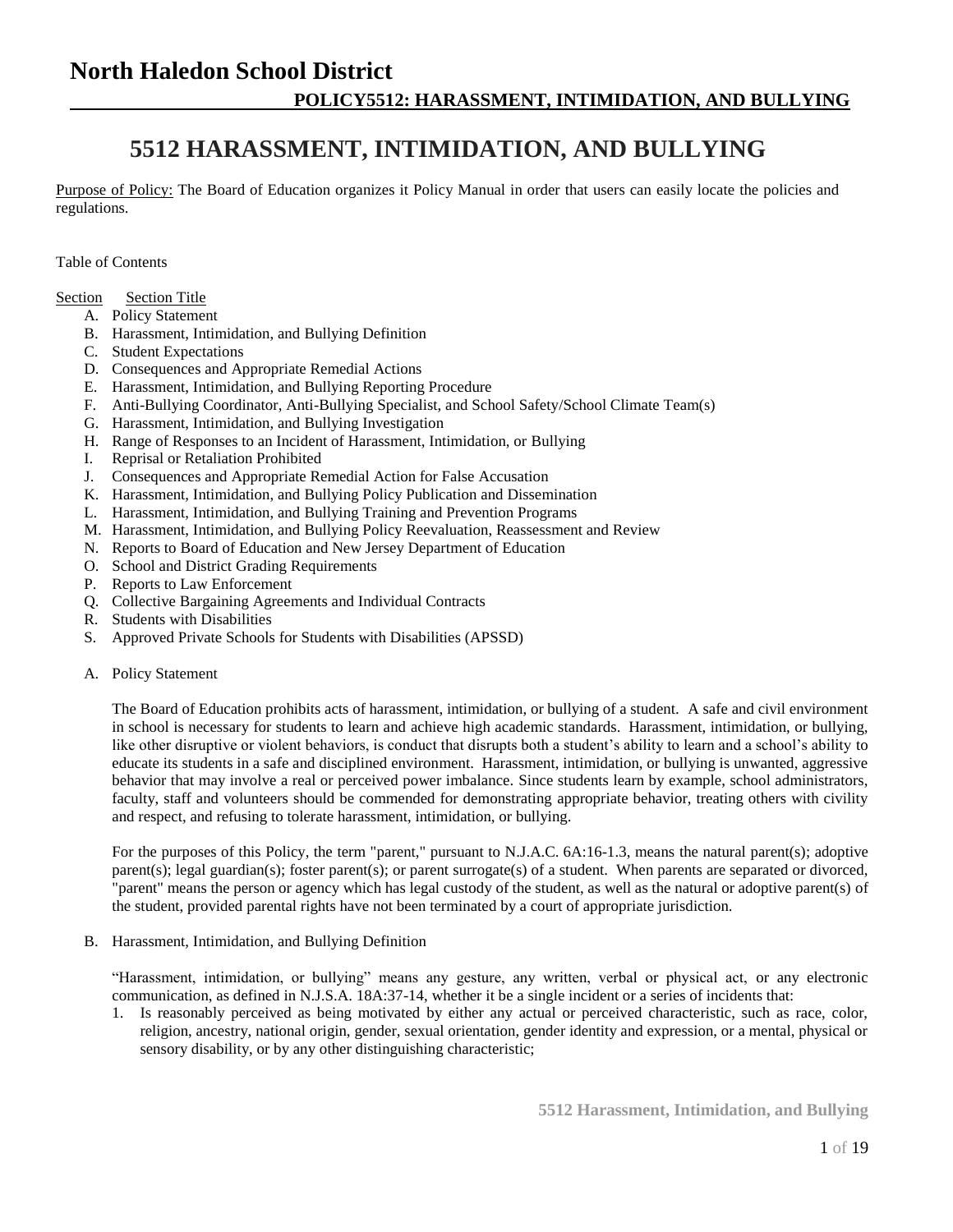- 2. Takes place on school property, at any school-sponsored function, on a school bus, or off school grounds, as provided for in N.J.S.A. 18A:37-15.3;
- 3. Substantially disrupts or interferes with the orderly operation of the school or the rights of other students; and that
	- a. A reasonable person should know, under the circumstances, that the act(s) will have the effect of physically or emotionally harming a student or damaging the student's property, or placing a student in reasonable fear of physical or emotional harm to their person or damage to their property; or
	- b. Has the effect of insulting or demeaning any student or group of students; or
	- c. Creates a hostile educational environment for the student by interfering with a student's education or by severely or pervasively causing physical or emotional harm to the student.

Schools are required to address harassment, intimidation, and bullying occurring off school grounds, when there is a nexus between the harassment, intimidation, and bullying and the school (e.g., the harassment, intimidation, or bullying substantially disrupts or interferes with the orderly operation of the school or the rights of other students).

"Electronic communication" means a communication transmitted by means of an electronic device, including, but not limited to: a telephone, cellular phone, computer, or pager.

C. Student Expectations

The Board expects students to conduct themselves in keeping with their levels of development, maturity and demonstrated capabilities with proper regard for the rights and welfare of other students and school staff, the educational purpose underlying all school activities and the care of school facilities and equipment consistent with the Code of Student Conduct.

The Board believes that standards for student behavior must be set cooperatively through interaction among the students, parents, school employees, school administrators, school volunteers, and community representatives, producing an atmosphere that encourages students to grow in self-discipline. The development of this atmosphere requires respect for self and others, as well as for school district and community property on the part of students, staff, and community members.

Students are expected to behave in a way that creates a supportive learning environment. The Board believes the best discipline is self-imposed, and it is the responsibility of staff to use instances of violations of the Code of Student Conduct as opportunities to help students learn to assume and accept responsibility for their behavior and the consequences of their behavior. Staff members who interact with students shall apply best practices designed to prevent student conduct problems and foster students' abilities to grow in self-discipline.

The Board expects that students will act in accordance with the student behavioral expectations and standards regarding harassment, intimidation, and bullying, including:

- 1. Student responsibilities (e.g., requirements for students to conform to reasonable standards of socially accepted behavior; respect the person, property and rights of others; obey constituted authority; and respond to those who hold that authority);
- 2. Appropriate recognition for positive reinforcement for good conduct, self-discipline, and good citizenship;
- 3. Student rights; and
- 4. Sanctions and due process for violations of the Code of Student Conduct.

Pursuant to N.J.S.A. 18A:37-15(a) and N.J.A.C. 6A:16-7.1(a)1, the district has involved a broad-base of school and community members, including parents, students, instructional staff, student support services staff, school administrators, and school volunteers, as well as community organizations, such as faith-based, health and human service, business and law enforcement, in the development of this Policy. Based on locally determined and accepted core ethical values adopted by the Board, pursuant to N.J.A.C. 6A:16-7.1(a)2, the Board must develop guidelines for student conduct pursuant to N.J.A.C. 6A:16-7.1. These guidelines for student conduct will take into consideration the developmental ages of students,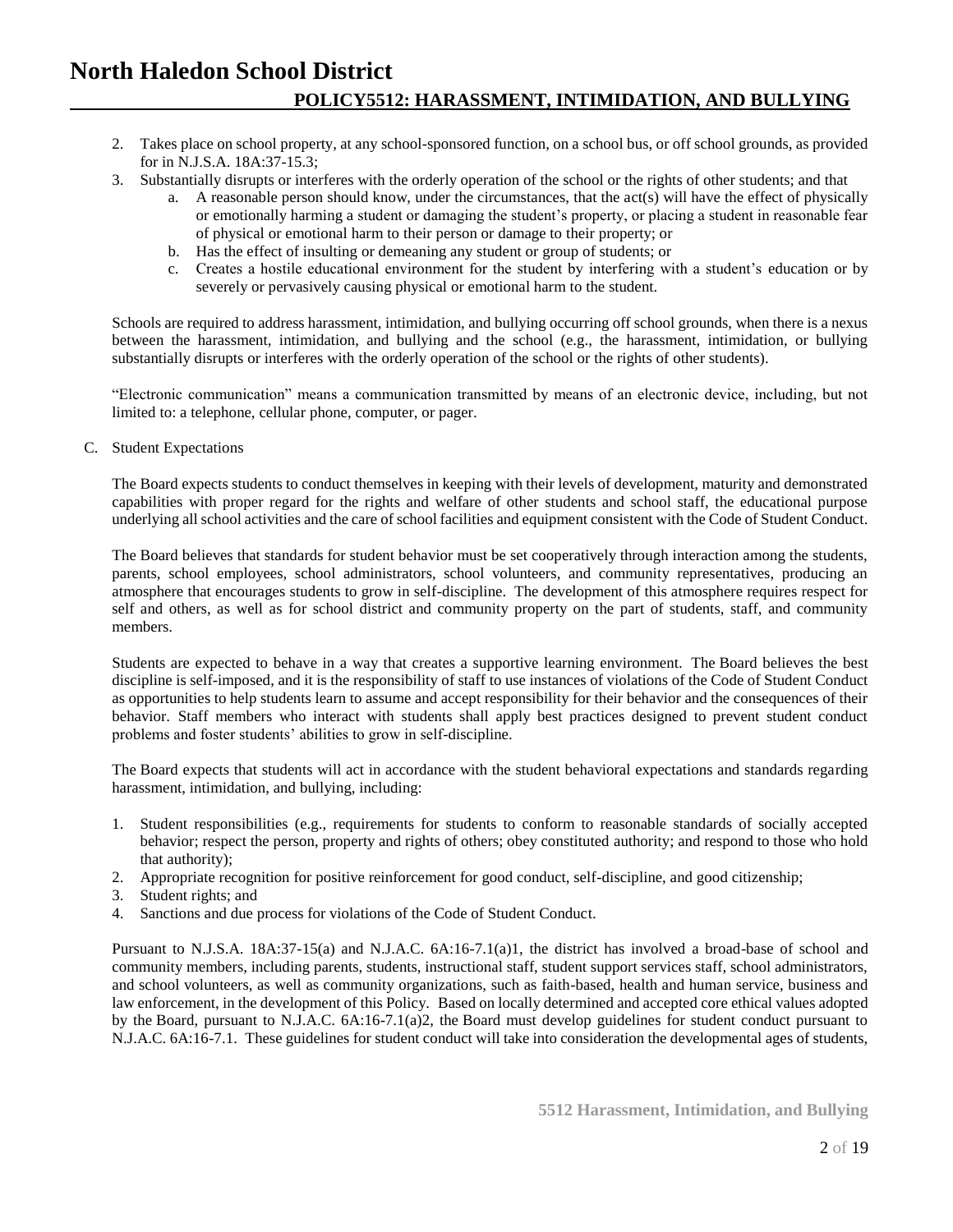the severity of the offenses and students' histories of inappropriate behaviors, and the mission and physical facilities of the individual school(s) in the district. This Policy requires all students in the district to adhere to the rules established by the school district and to submit to the remedial and consequential measures that are appropriately assigned for infractions of these rules.

Pursuant to N.J.A.C. 6A:16-7.1, the Superintendent must annually provide to students and their parents the rules of the district regarding student conduct. Provisions shall be made for informing parents whose primary language is other than English.

The district prohibits active or passive support for acts of harassment, intimidation, or bullying. Students are encouraged to support other students who:

- 1. Walk away from acts of harassment, intimidation, and bullying when they see them;
- 2. Constructively attempt to stop acts of harassment, intimidation, or bullying;
- 3. Provide support to students who have been subjected to harassment, intimidation, or bullying; and
- 4. Report acts of harassment, intimidation, and bullying to the designated school staff member.

## D. Consequences and Appropriate Remedial Actions

The Board of Education requires its school administrators to implement procedures that ensure both the appropriate consequences and remedial responses for students who commit one or more acts of harassment, intimidation, or bullying, consistent with the Code of Student Conduct. The following factors, at a minimum, shall be given full consideration by school administrators in the implementation of appropriate consequences and remedial measures for each act of harassment, intimidation, or bullying by students.

## Consequences – Students

Consequences for a student who commits one or more acts of harassment, intimidation, or bullying may range from positive behavioral interventions up to and including suspension or expulsion of students, as set forth in the Board's approved Code of Student Conduct pursuant to N.J.A.C. 6A:16-7.1. Consequences for a student who commits an act of harassment, intimidation, or bullying are those that are varied and graded according to the nature of the behavior; the nature of the student's disability, if any, and to the extent relevant; the developmental age of the student; and the student's history of problem behaviors and performance consistent with the Board's approved Code of Student Conduct and N.J.A.C. 6A:16- 7, Student Conduct. The use of negative consequences should occur in conjunction with remediation and not be relied upon as the sole intervention approach.

Factors for Determining Consequences – Student Considerations

- 1. Age, developmental and maturity levels of the parties involved and their relationship to the school district;
- 2. Degrees of harm;
- 3. Surrounding circumstances;
- 4. Nature and severity of the behavior(s);
- 5. Incidences of past or continuing patterns of behavior;
- 6. Relationships between the parties involved; and
- 7. Context in which the alleged incidents occurred.

## Factors for Determining Consequences – School Considerations

- 1. School culture, climate, and general staff management of the learning environment;
- 2. Social, emotional, and behavioral supports;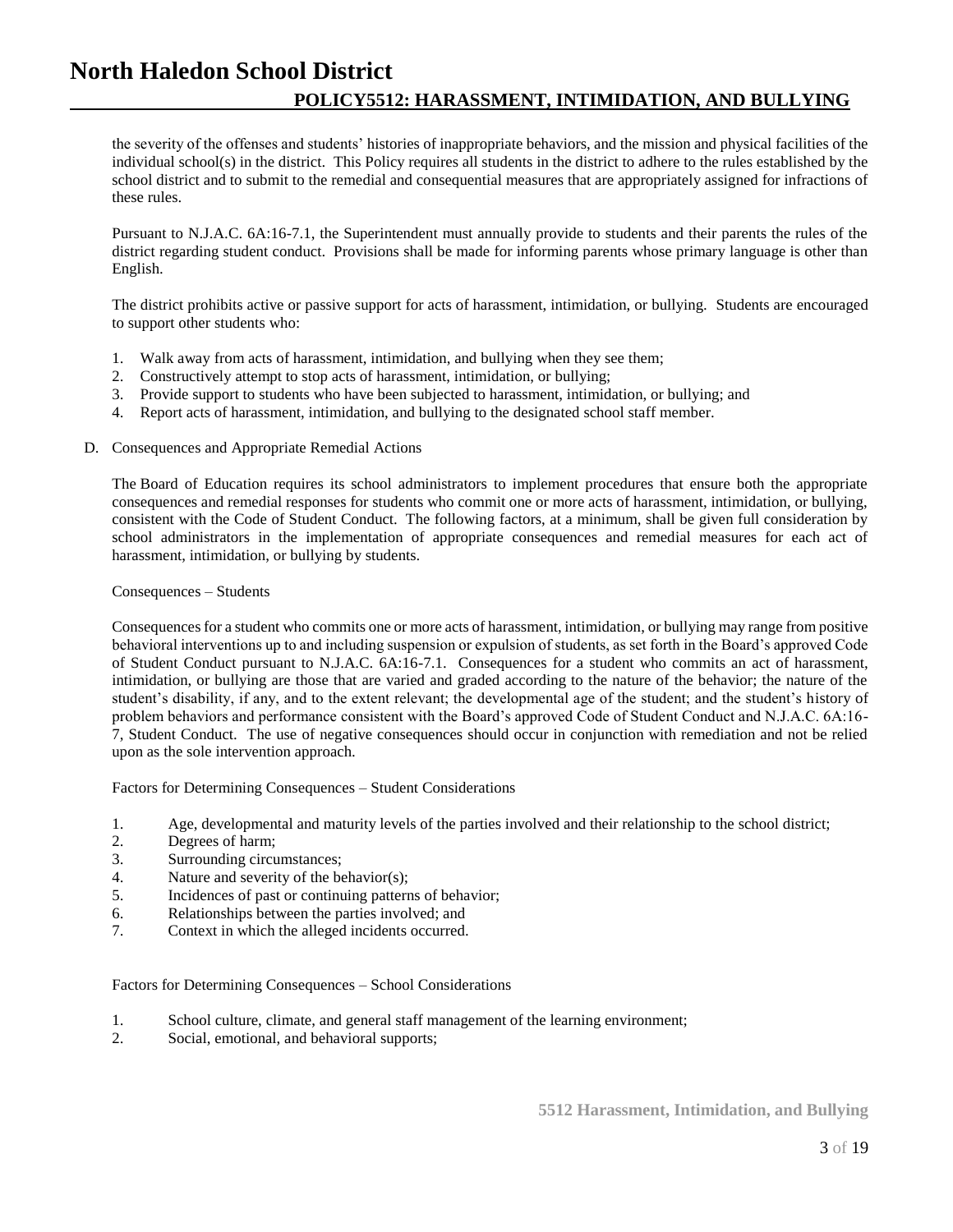- 3. Student-staff relationships and staff behavior toward the student;
- 4. Family, community, and neighborhood situation; and<br>5. Alignment with Board policy and regulations/procedu
- Alignment with Board policy and regulations/procedures.

Examples of Consequences

- 1. Admonishment;
- 2. Temporary removal from the classroom;
- 3. Deprivation of privileges;
- 4. Classroom or administrative detention;
- 5. Referral to disciplinarian;
- 6. In-school suspension;
- 7. Out-of-school suspension (short-term or long-term);
- 8. Reports to law enforcement or other legal action; or
- 9. Expulsion.

In accordance with N.J.S.A. 18A:37-15.b.(4), the consequences for a student who commits an act of harassment, intimidation, or bullying may vary depending on whether it is the first act of harassment, intimidation, or bullying by a student, the second act, or third or subsequent acts. If it is the third or subsequent act of harassment, intimidation, or bullying by a student, the Principal, in consultation with appropriate school staff, shall develop an individual student intervention plan which shall be approved by the Superintendent or designee, and may require the student, accompanied by a parent, to complete in a satisfactory manner a class or training program to reduce harassment, intimidation, or bullying behavior.

#### Appropriate Remedial Actions – Students

Appropriate remedial action for a student who commits an act of harassment, intimidation, or bullying that takes into account the nature of the behavior; the nature of the student's disability, if any, and to the extent relevant; the developmental age of the student; and the student's history of problem behaviors and performance. The appropriate remedial action may also include a behavioral assessment or evaluation including, but not limited to, a referral to the Child Study Team as appropriate; and supportive interventions and referral services, including those at N.J.A.C. 6A:16-8.

Factors for Determining Remedial Measures

Personal

- 1. Life skill deficiencies;
- 2. Social relationships;
- 3. Strengths;
- 4. Talents;
- 5. Interests;
- 6. Hobbies;
- 7. Extra-curricular activities;
- 8. Classroom participation;
- 9. Academic performance; and
- 10. Relationship to students and the school district.

#### Environmental

- 1. School culture;
- 2. School climate;
- 3. Student-staff relationships and staff behavior toward the student;
- 4. General staff management of classrooms or other educational environments;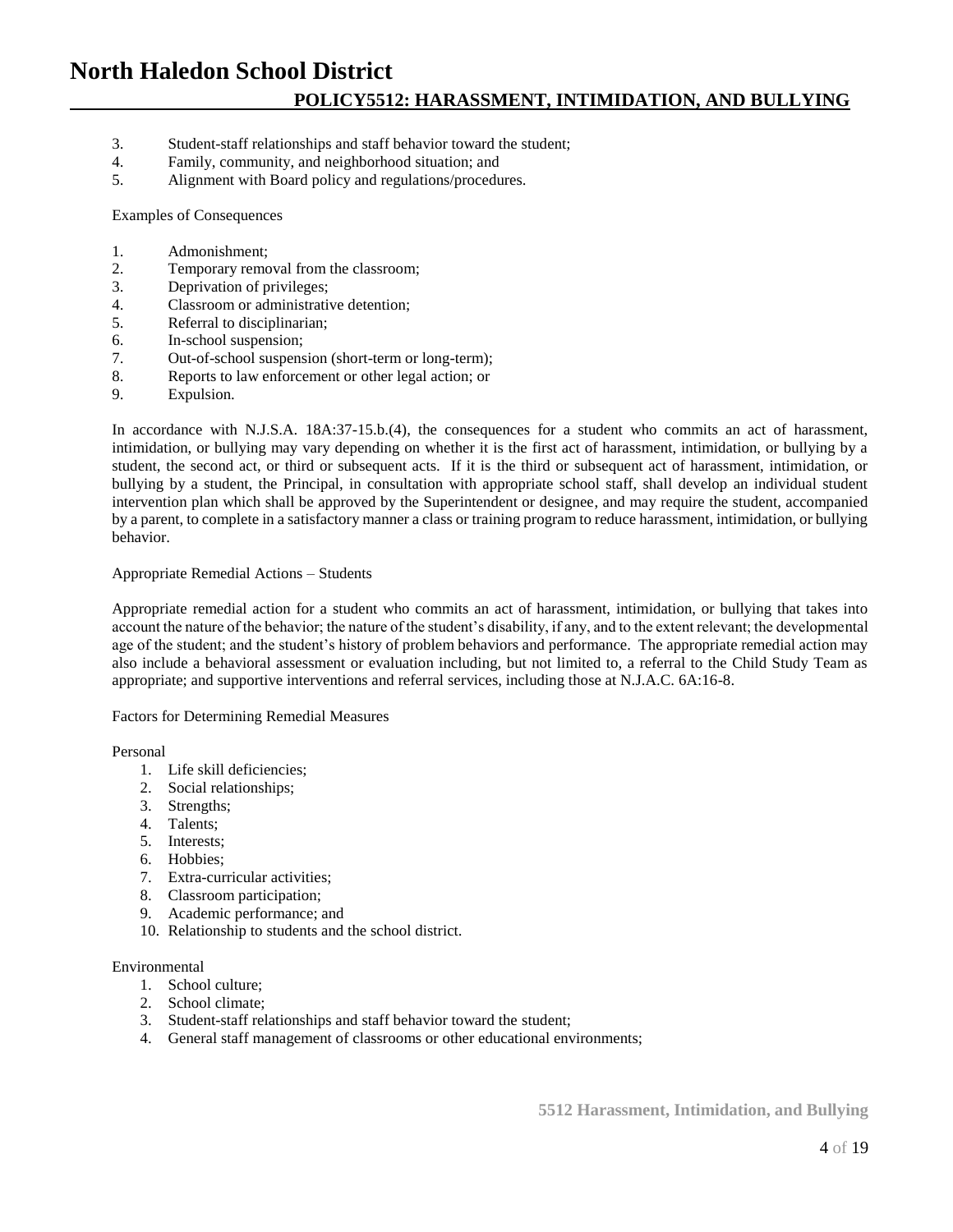- 5. Staff ability to prevent and manage difficult or inflammatory situations;
- 6. Social-emotional and behavioral supports;
- 7. Social relationships;
- 8. Community activities;
- 9. Neighborhood situation; and
- 10. Family situation.

Remedial measures shall be designed to correct the problem behavior, prevent another occurrence of the problem, protect and provide support for the victim of the act, and take corrective action for documented systemic problems related to harassment, intimidation, or bullying. The consequences and remedial measures may include, but are not limited to, the examples listed below:

#### Examples of Remedial Measures

Personal – Student Exhibiting Bullying Behavior

- 1. Develop a behavioral contract with the student. Ensure the student has a voice in the outcome and can identify ways they can solve the problem and change behaviors;
- 2. Meet with parents to develop a family agreement to ensure the parent and the student understand school rules and expectations;
- 3. Explain the long-term negative consequences of harassment, intimidation, and bullying on all involved;
- 4. Ensure understanding of consequences, if harassment, intimidation, and bullying behavior continues;
- 5. Meet with school counselor, school social worker, or school psychologist to decipher mental health issues (e.g., what is happening and why?);
- 6. Develop a learning plan that includes consequences and skill building;
- 7. Consider wrap-around support services or after-school programs or services;
- 8. Provide social skill training, such as impulse control, anger management, developing empathy, and problem solving;
- 9. Arrange for an apology, preferably written;
- 10. Require a reflective essay to ensure the student understands the impact of their actions on others;
- 11. Have the student research and teach a lesson to the class about bullying, empathy, or a similar topic;
- 12. Arrange for restitution (i.e., compensation, reimbursement, amends, repayment), particularly when personal items were damaged or stolen;
- 13. Explore age-appropriate restorative (i.e., healing, curative, recuperative) practices; and
- 14. Schedule a follow-up conference with the student.

Personal – Target/Victim

- 1. Meet with a trusted staff member to explore the student's feelings about the incident;
- 2. Develop a plan to ensure the student's emotional and physical safety at school;
- 3. Have the student meet with the school counselor or school social worker to ensure they do not feel responsible for the bullying behavior;
- 4. Ask students to log behaviors in the future;
- 5. Help the student develop skills and strategies for resisting bullying; and
- 6. Schedule a follow-up conference with the student.

## Parents, Family, and Community

- 1. Develop a family agreement;
- 2. Refer the family for family counseling; and
- 3. Offer parent education workshops related to bullying and social-emotional learning.

Examples of Remedial Measures – Environmental (Classroom, School Building, or School District)

1. Analysis of existing data to identify bullying issues and concerns;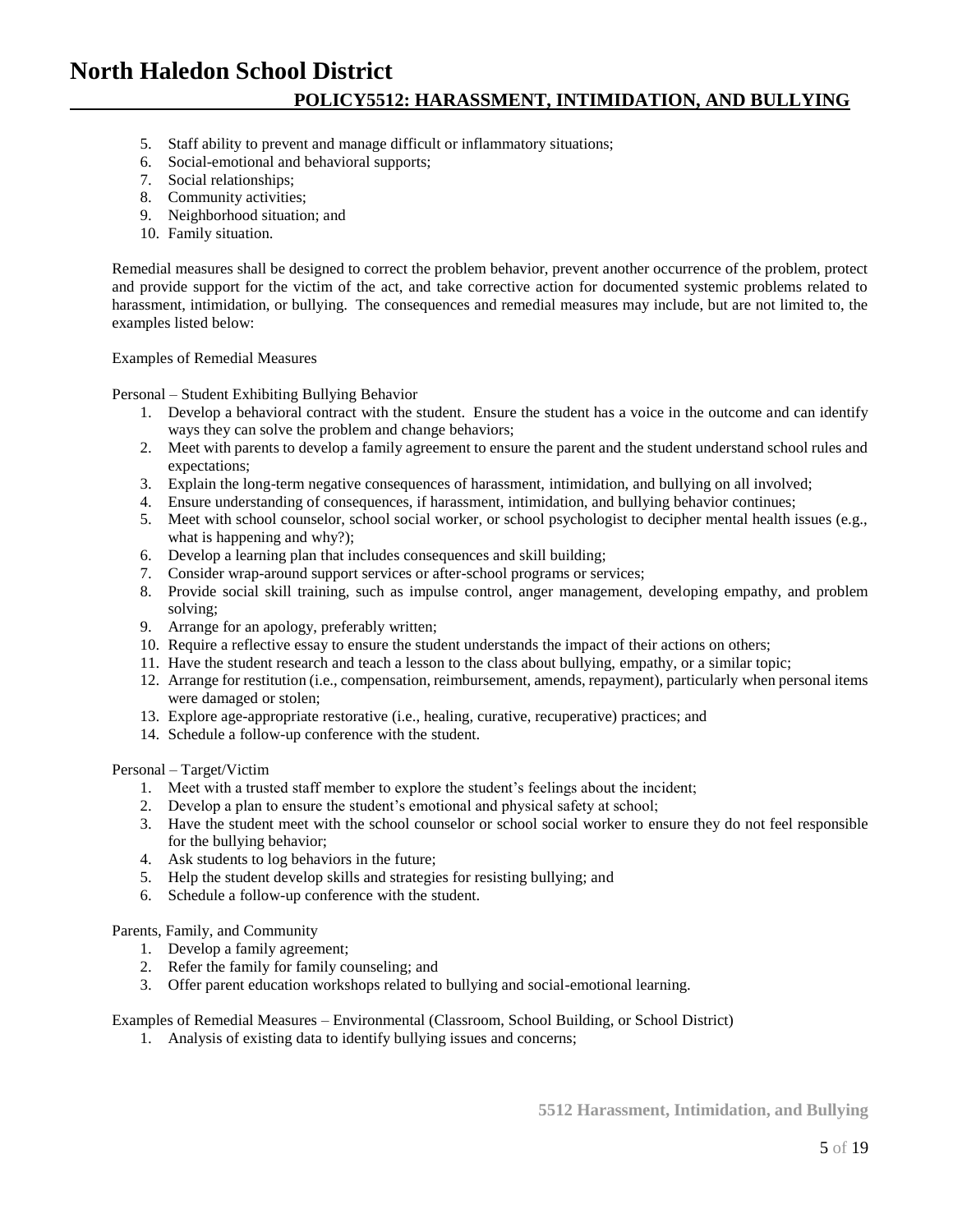## **POLICY5512: HARASSMENT, INTIMIDATION, AND BULLYING**

- 2. Use of findings from school surveys (e.g., school climate surveys);
- 3. Focus groups;
- 4. Mailings postal and email;
- 5. Cable access television;
- 6. School culture change;
- 7. School climate improvement;
- 8. Increased supervision in "hot spots" (e.g. locker rooms, hallways, playgrounds, cafeterias, school perimeters, buses);
- 9. Adoption of evidence-based systemic bullying prevention practices and programs;
- 10. Training for all certificated and non-certificated staff to teach effective prevention and intervention skills and strategies;
- 11. Professional development plans for involved staff;
- 12. Participation of parents and other community members and organizations (e.g., Parent Teacher Associations, Parent Teacher Organizations) in the educational program and in problem-solving bullying issues;
- 13. Formation of professional learning communities to address bullying problems;
- 14. Small or large group presentations for fully addressing the actions and the school's response to the actions, in the context of the acceptable student and staff member behavior and the consequences of such actions;
- 15. School policy and procedure revisions;
- 16. Modifications of schedules;
- 17. Adjustments in hallway traffic;
- 18. Examination and adoption of educational practices for actively engaging students in the learning process and in bonding students to pro-social institutions and people;
- 19. Modifications in student routes or patterns traveling to and from school;
- 20. Supervision of student victims before and after school, including school transportation;
- 21. Targeted use of monitors (e.g., hallway, cafeteria, locker room, playground, school perimeter, bus);
- 22. Targeted use of teacher aides;
- 23. Disciplinary action, including dismissal, for school staff who contributed to the problem;
- 24. Supportive institutional interventions, including participation in the Intervention and Referral Services Team, pursuant to N.J.A.C. 6A:16-8;
- 25. Parent conferences;
- 26. Family counseling;
- 27. Development of a general harassment, intimidation, and bullying response plan;
- 28. Behavioral expectations communicated to students and parents;
- 29. Participation of the entire student body in problem-solving harassment, intimidation, and bullying issues;
- 30. Recommendations of a student behavior or ethics council;
- 31. Participation in peer support groups;
- 32. School transfers; and
- 33. Involvement of law enforcement officers, including school resource officers and juvenile officers or other appropriate legal action.

Consequences and Appropriate Remedial Actions – Adults

The district will also impose appropriate consequences and remedial actions to an adult who commits an act of harassment, intimidation, or bullying of a student. The consequences may include, but not be limited to: verbal or written reprimand, increment withholding, legal action, disciplinary action, termination, and/or bans from providing services, participating in school district-sponsored programs, or being in school buildings or on school grounds. Remedial measures may include, but not be limited to: in or out-of-school counseling, professional development programs, and work environment modifications.

Target/Victim Support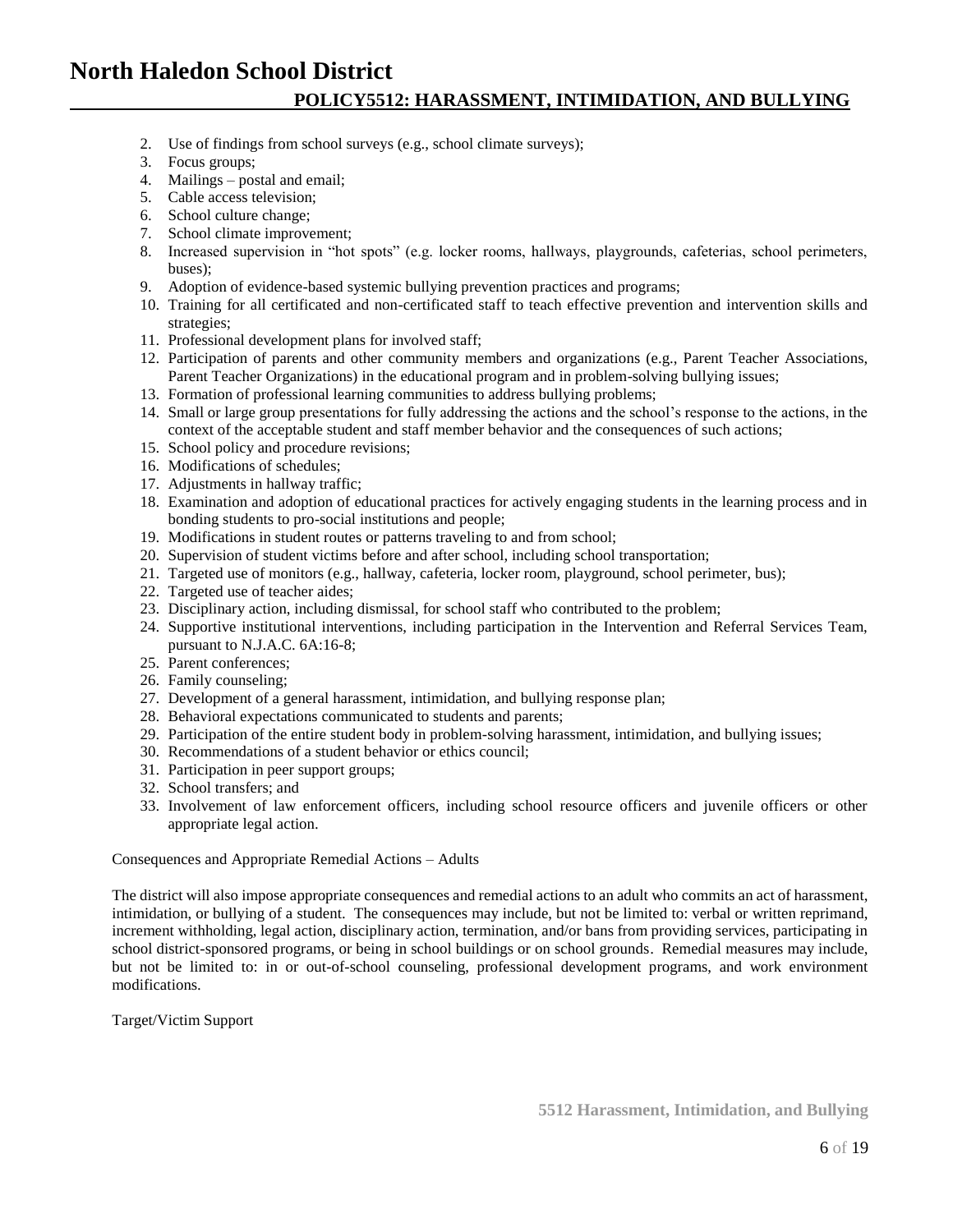Districts should identify a range of strategies and resources that will be available to individual victims of harassment, intimidation, and bullying, and respond in a manner that provides relief to victims and does not stigmatize victims or further their sense of persecution. The type, diversity, location, and degree of support are directly related to the student's perception of safety.

Sufficient safety measures should be undertaken to ensure the victim's physical and social-emotional well-being and their ability to learn in a safe, supportive, and civil educational environment.

Examples of support for student victims of harassment, intimidation, and bullying include:

- 1. Teacher aides;
- 2. Hallway and playground monitors;
- 3. Partnering with a school leader;
- 4. Provision of an adult mentor;
- 5. Assignment of an adult "shadow" to help protect the student;
- 6. Seating changes;
- 7. Schedule changes;
- 8. School transfers;
- 9. Before- and after-school supervision;
- 10. School transportation supervision;
- 11. Counseling; and
- 12. Treatment or therapy.
- E. Harassment, Intimidation, and Bullying Reporting Procedure

The Board of Education requires the Principal at each school to be responsible for receiving complaints alleging violations of this Policy. All Board members, school employees, and volunteers and contracted service providers who have contact with students are required to verbally report alleged violations of this Policy to the Principal or the Principal's designee on the same day when the individual witnessed or received reliable information regarding any such incident. All Board members, school employees, and volunteers and contracted service providers who have contact with students, also shall submit a report in writing to the Principal within two school days of the verbal report. The written report shall be on a numbered form developed by the New Jersey Department of Education in accordance with N.J.S.A. 18A:37-15.b.(5). A copy of the form shall be submitted promptly by the Principal to the Superintendent.

The Principal or designee will inform the parents of all students involved in alleged incidents, and, as appropriate, may discuss the availability of counseling and other intervention services. The Principal or designee shall keep a written record of the date, time, and manner of notification to the parents. The Principal or designee shall take into account the circumstances of the incident when providing notification to parents of all students involved in the reported harassment, intimidation, or bullying incident and when conveying the nature of the incident, including the actual or perceived protected category motivating the alleged offense. The Principal, upon receiving a verbal or written report, may take interim measures to ensure the safety, health, and welfare of all parties pending the findings of the investigation.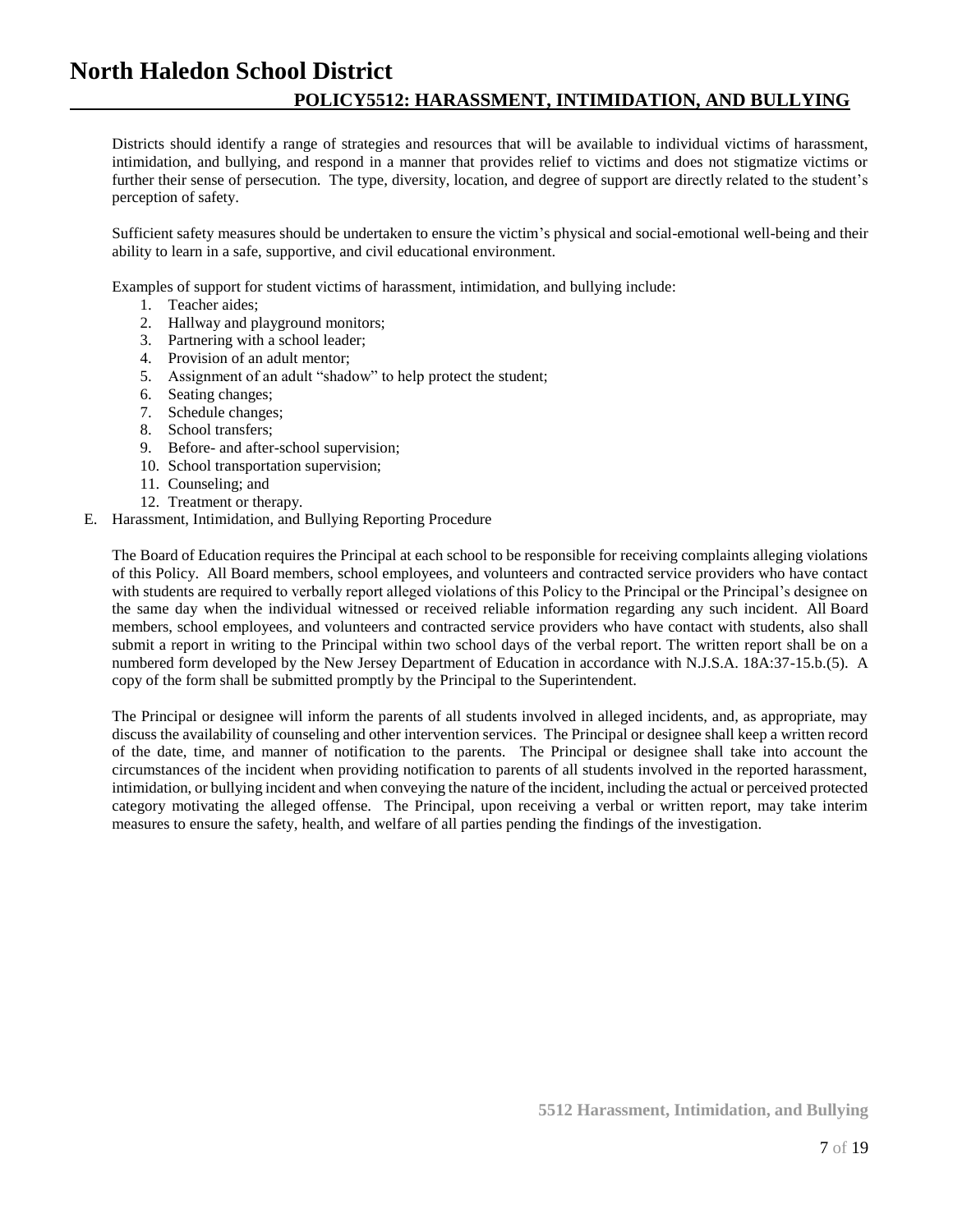## **POLICY5512: HARASSMENT, INTIMIDATION, AND BULLYING**

# **Harassment, Intimidation, and Bullying Assessment Threshold**<br>Incident date: HIB #:

 $Administrator:$ 

Assume that all allegations are true….

| <b>Step</b>    | <b>Required</b><br><b>Element</b><br>of<br><b>HIB</b>                                                                                | <b>Key Questions</b>                                                                                                                                                                                                                                                   | Yes,<br>no,<br>not<br>clear | Next step                                                                                                                                                                                        |
|----------------|--------------------------------------------------------------------------------------------------------------------------------------|------------------------------------------------------------------------------------------------------------------------------------------------------------------------------------------------------------------------------------------------------------------------|-----------------------------|--------------------------------------------------------------------------------------------------------------------------------------------------------------------------------------------------|
| $\mathbf{1}$   | Substantial<br>disruption or<br>Interference<br>with orderly<br>operations of<br>the school or<br>rights of the<br>other<br>students | Is it reasonable to<br>believe<br>that<br>the<br>alleged act or acts<br>results<br>may<br>in<br>substantial<br>disruption<br>or<br>interference with the<br>orderly operation of<br>the school or the<br>rights<br>of<br>the<br>student?                               |                             | If yes $\rightarrow$ move to step 2<br>If no $\rightarrow$ move to step 5<br>and review under Code<br>of Conduct<br>If not clear -> seek<br>clarification<br>from<br>initial reporter            |
| $\overline{2}$ | Reasonably<br>perceived as<br>motivated by<br>an actual or<br>perceived<br>characteristic                                            | Is there reason to<br>believe<br>that<br>the<br>alleged act(s) were<br>motivated by one or<br>actual<br>more<br>or<br>perceived<br>characteristics<br>of<br>alleged victim?<br>Consider<br>power<br>imbalance in this<br>$area - as it can be a$<br>perceived weakness |                             | If yes $\rightarrow$ move to step 3<br>If no $\rightarrow$ move to step 5<br>and review under Code<br>of Conduct<br>If not clear $\rightarrow$ seek<br>clarification<br>from<br>initial reporter |
| 3a             | Physical<br><b>or</b><br>emotional<br>harm<br>to<br>student<br>or<br>property                                                        | Would a reasonable<br>person committing<br>the alleged $act(s)$<br>know that they may<br>result in physical<br>harm to student or to<br>student property?<br><b>OR</b>                                                                                                 |                             | If yes to ANY of the<br>questions in 3a-3d-><br>move to step 4<br>If no $\rightarrow$ move to step 5<br>and review under Code<br>of Conduct                                                      |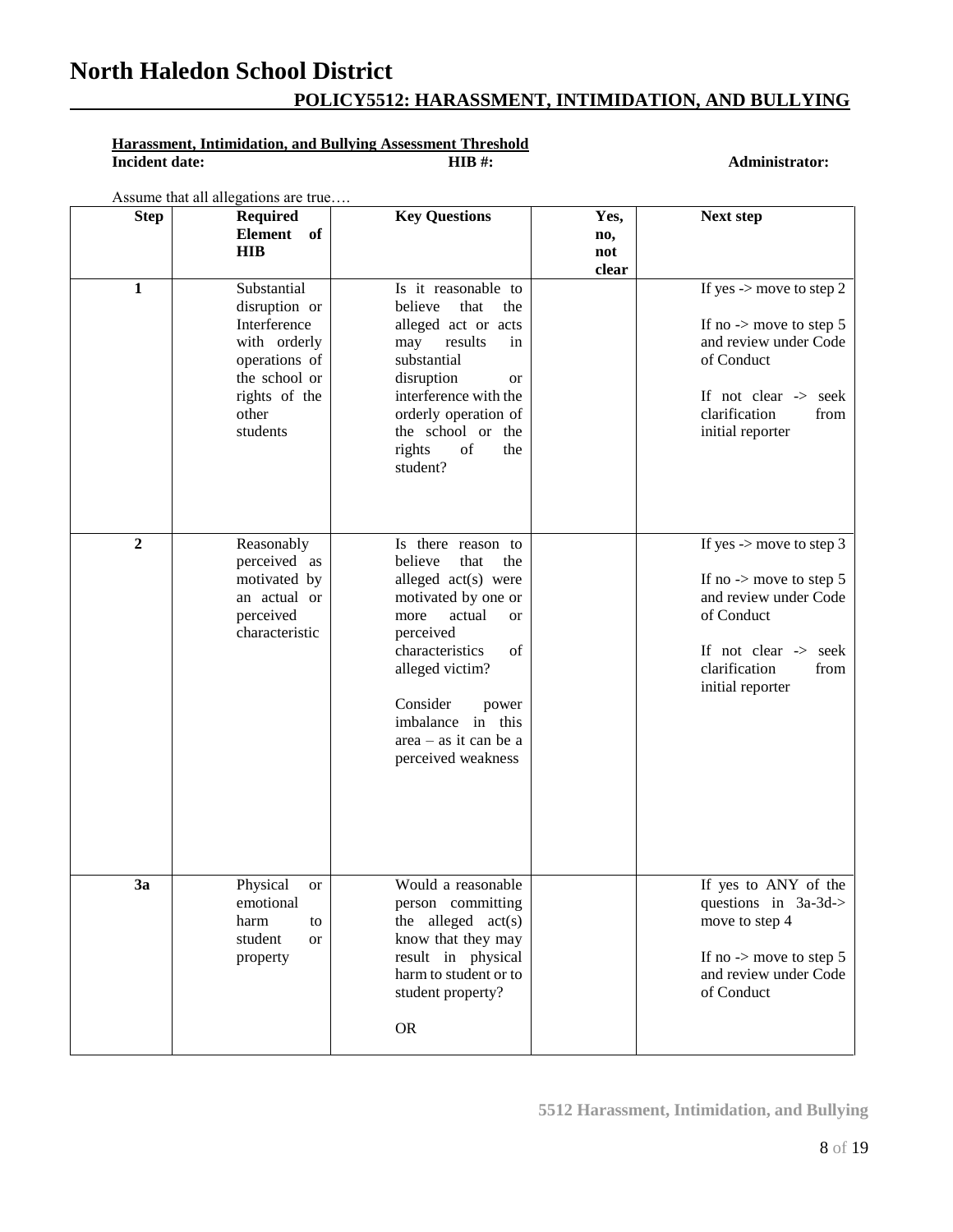## **POLICY5512: HARASSMENT, INTIMIDATION, AND BULLYING**

|                 |                                                         | Is it reasonable to<br>believe<br>that<br>the<br>alleged acts in fact<br>did result in harm to<br>student or property?                                                                                                                                                                                               | If not clear -> seek<br>clarification<br>from<br>initial reporter |
|-----------------|---------------------------------------------------------|----------------------------------------------------------------------------------------------------------------------------------------------------------------------------------------------------------------------------------------------------------------------------------------------------------------------|-------------------------------------------------------------------|
| 3 <sub>b</sub>  | Reasonable<br>fear or harm<br>to student or<br>property | Is there reason to<br>believe<br>that<br>the<br>alleged acts would<br>cause a student to be<br>in reasonable fear of<br>self or<br>harm to<br>property?                                                                                                                                                              |                                                                   |
| 3c              | Demeaning<br>to<br>a<br>student/group                   | Is there reason to<br>believe<br>that<br>the<br>alleged act(s) were<br>demeaning<br>${\rm to}$<br>$\rm{a}$<br>student or a student<br>group?                                                                                                                                                                         |                                                                   |
| $\overline{3d}$ | Created<br>a<br>hostile<br>educational<br>environment   | Is there reason to<br>believe<br>that<br>the<br>alleged act(s) may<br>created<br>have<br>a<br>hostile educational<br>environment<br>by<br>interfering with a<br>student's education<br><b>OR</b><br>severely<br><b>or</b><br>pervasively causing<br>physical<br><b>or</b><br>emotional harm to<br>an alleged victim? |                                                                   |

## **Next Steps after Initial Assessment:**

| 4 | still<br>a       | Have you assessed the                | In every case of Yes or No $\rightarrow$ |
|---|------------------|--------------------------------------|------------------------------------------|
|   | potential HIB    | potential scope of the               | assess under step 5.                     |
|   | after review     | investigation to determine           |                                          |
|   | under steps      | assistance<br>what<br>$\overline{1}$ | If $Yes \rightarrow provide additional$  |
|   | $1-3$ , refer to | necessary for the ABS to             | supports for ABS.                        |
|   | the ABS and      | thoroughly<br>and                    |                                          |
|   | review using     |                                      |                                          |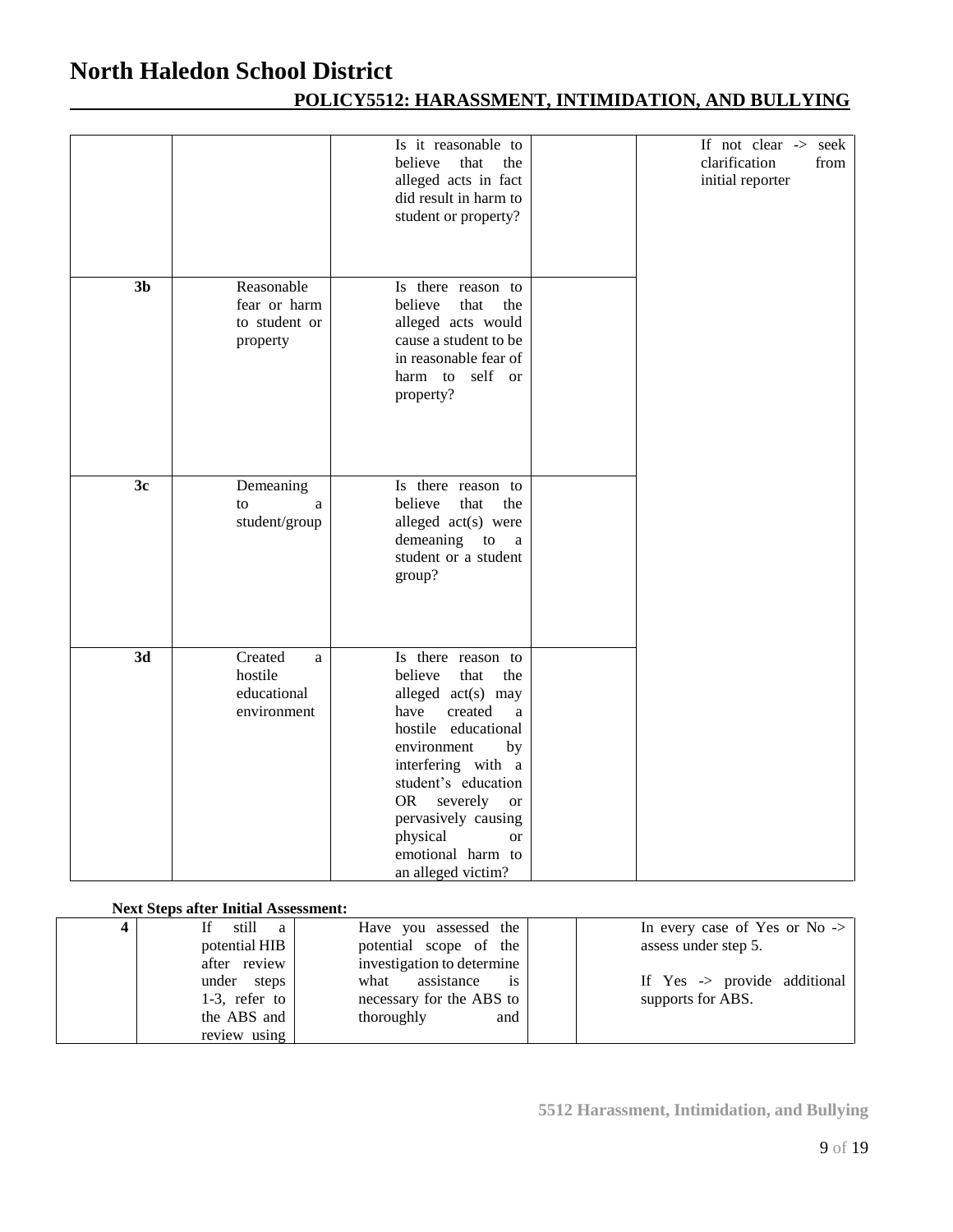|   | 5<br>step<br>to<br>determine if<br>there<br>are<br>potential<br>violations of<br>other<br>provisions of<br>Student<br>the<br>Code<br>of<br>Conduct that<br>require<br>immediate<br>response.<br>Move<br>forward with<br>a formal HIB<br>investigation. | completely investigate in<br>a timely manner?                                                                                                                    | If $No \rightarrow$ review the scope of<br>allegations and provide support<br>as needed. Meet with alleged<br>victim and advise that if any<br>additional incidents occur while<br>investigation is ongoing, contact<br>the principal or school staff<br>immediately. Meet with alleged<br>offender<br>and warn<br>against<br>retaliation or misconduct while<br>investigation is ongoing.<br>Contact both sets of parents that<br>the matter is under investigation<br>and review the investigation<br>process and rights. |
|---|--------------------------------------------------------------------------------------------------------------------------------------------------------------------------------------------------------------------------------------------------------|------------------------------------------------------------------------------------------------------------------------------------------------------------------|-----------------------------------------------------------------------------------------------------------------------------------------------------------------------------------------------------------------------------------------------------------------------------------------------------------------------------------------------------------------------------------------------------------------------------------------------------------------------------------------------------------------------------|
| 5 | Review<br>incident<br>for<br>potential<br>violation<br>of<br>Code<br>of<br>Conduct<br>Move<br>forward with<br>of<br>Code<br>Conduct<br>discipline.                                                                                                     | Have you assessed the<br>incident<br>alleged<br>to<br>determine<br>if<br>the<br>allegations, if true, would<br>constitute a violation of<br>the Code of Conduct? | If yes -> investigate matter as<br>HIB and respond to violations<br>per the Code of Conduct. If<br>additional<br>information<br>is<br>uncovered that may reveal HIB,<br>repeat steps $1 - 3$ .<br>If no -> review in light of Code<br>of Conduct.                                                                                                                                                                                                                                                                           |
|   | Principal<br>Signature:                                                                                                                                                                                                                                |                                                                                                                                                                  |                                                                                                                                                                                                                                                                                                                                                                                                                                                                                                                             |
|   | Anti-Bullying<br>Specialist                                                                                                                                                                                                                            | Signature:                                                                                                                                                       |                                                                                                                                                                                                                                                                                                                                                                                                                                                                                                                             |
|   | If not moving forward with a formal HIB investigation:                                                                                                                                                                                                 |                                                                                                                                                                  |                                                                                                                                                                                                                                                                                                                                                                                                                                                                                                                             |
|   | Anti-Bullying<br>Coordinator                                                                                                                                                                                                                           | Signature:                                                                                                                                                       |                                                                                                                                                                                                                                                                                                                                                                                                                                                                                                                             |
|   | Superintendent<br>Signature:                                                                                                                                                                                                                           |                                                                                                                                                                  |                                                                                                                                                                                                                                                                                                                                                                                                                                                                                                                             |

## **POLICY5512: HARASSMENT, INTIMIDATION, AND BULLYING**

**5512 Harassment, Intimidation, and Bullying**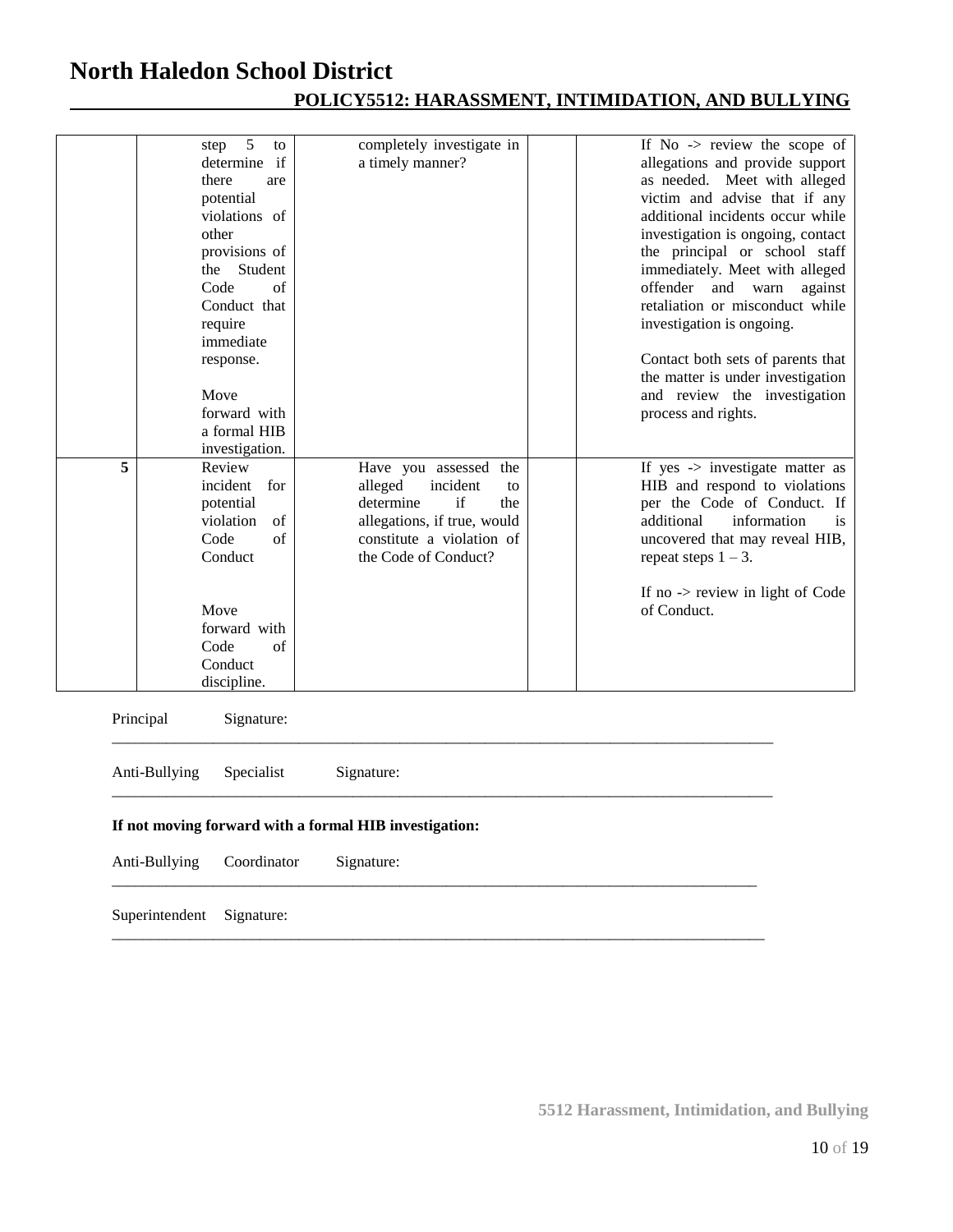The Principal or designee will inform the parents of all students involved in alleged incidents, and, as appropriate, may discuss the availability of counseling and other intervention services. The Principal or designee shall keep a written record of the date, time, and manner of notification to the parents. The Principal or designee shall take into account the circumstances of the incident when providing notification to parents of all students involved in the reported harassment, intimidation, or bullying incident and when conveying the nature of the incident, including the actual or perceived protected category motivating the alleged offense. The Principal, upon receiving a verbal or written report, may take interim measures to ensure the safety, health, and welfare of all parties pending the findings of the investigation.

Students, parents, and visitors are encouraged to report alleged violations of this Policy to the Principal on the same day when the individual witnessed or received reliable information regarding any such incident.

A person may report, verbally or in writing an act of harassment, intimidation, or bullying committed by an adult or youth against a student anonymously. The Board will not take formal disciplinary action based solely on the anonymous report. The district shall provide a means for a parent to complete an online numbered form developed by the New Jersey Department of Education to confidentially report an incident of harassment, intimidation, or bullying.

A Board member or school employee who promptly reports an incident of harassment, intimidation, or bullying and who makes this report in compliance with the procedures set forth in this Policy, is immune from a cause of action for damages arising from any failure to remedy the reported incident.

In accordance with the provisions of N.J.S.A. 18A:37-18, the harassment, intimidation, and bullying law does not prevent a victim from seeking redress under any other available law, either civil or criminal, nor does it create or alter any tort liability.

The district may consider every mechanism available to simplify reporting, including standard reporting forms and/or webbased reporting mechanisms. For anonymous reporting, the district may consider locked boxes located in areas of a school where reports can be submitted without fear of being observed.

A school administrator who receives a report of harassment, intimidation, and bullying from a district employee, and fails to initiate or conduct an investigation, or who should have known of an incident of harassment, intimidation, or bullying and fails to take sufficient action to minimize or eliminate the harassment, intimidation, or bullying, may be subject to disciplinary action.

- F. Anti-Bullying Coordinator, Anti-Bullying Specialist, and School Safety/School Climate Team(s)
	- 1. The Superintendent shall appoint a district Anti-Bullying Coordinator. The Superintendent shall make every effort to appoint an employee of the school district to this position.

The district Anti-Bullying Coordinator shall:

- a. Be responsible for coordinating and strengthening the school district's policies to prevent, identify, and address harassment, intimidation, or bullying of students;
- b. Collaborate with school Anti-Bullying Specialists in the district, the Board of Education, and the Superintendent to prevent, identify, and respond to harassment, intimidation, or bullying of students in the district;
- c. Provide data, in collaboration with the Superintendent, to the Department of Education regarding harassment, intimidation, or bullying of students;
- d. Execute such other duties related to school harassment, intimidation, or bullying as requested by the Superintendent; and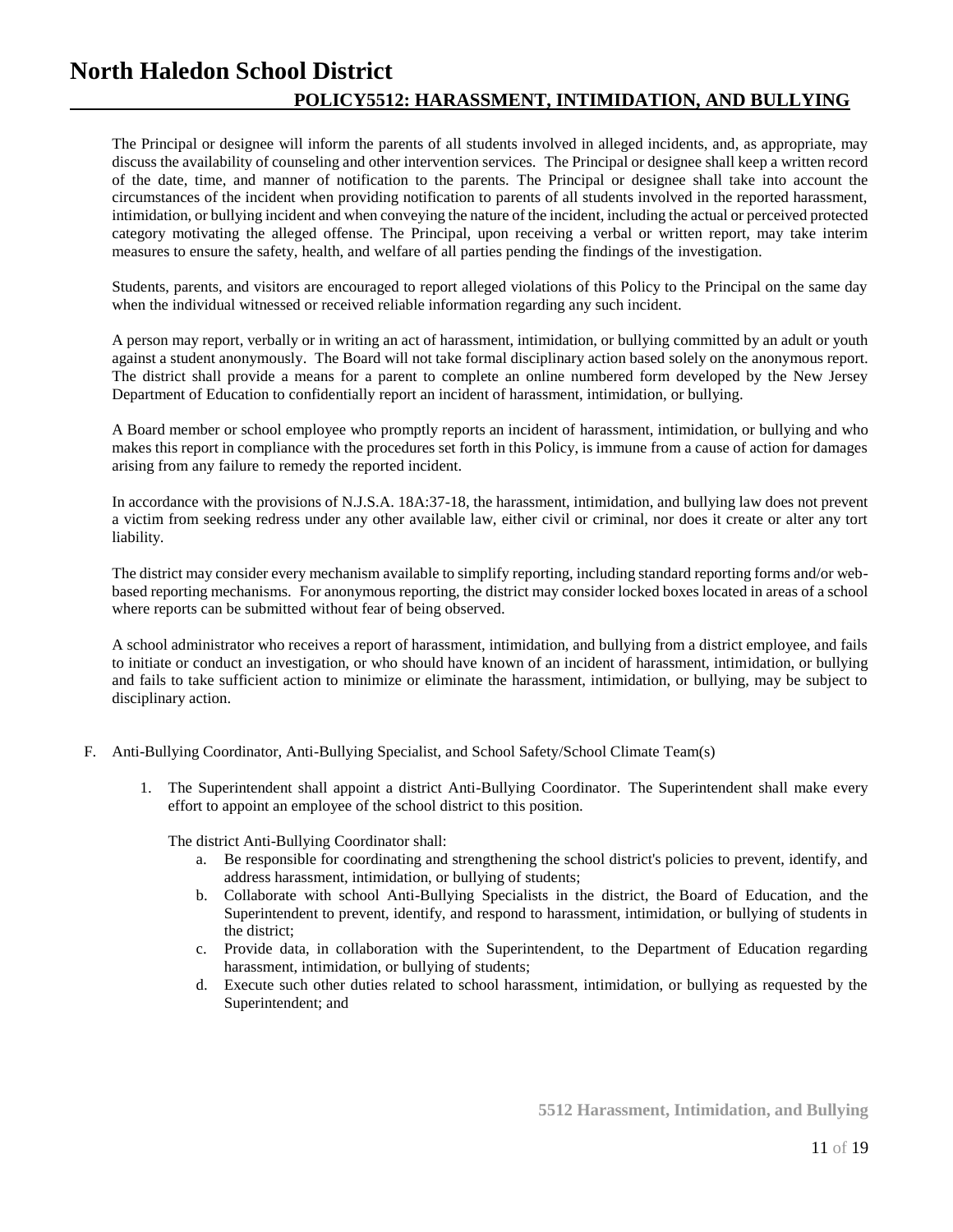- e. Meet at least twice a school year with the school Anti-Bullying Specialist(s) to discuss and strengthen procedures and policies to prevent, identify, and address harassment, intimidation, and bullying in the district.
- 2. The Principal in each school shall appoint a school Anti-Bullying Specialist. The Anti-Bullying Specialist shall be a guidance counselor, school psychologist, or other certified staff member trained to be the Anti-Bullying Specialist from among the currently employed staff in the school.

The school Anti-Bullying Specialist shall:

- a. Chair the School Safety/School Climate Team as provided in N.J.S.A. 18A:37-21;
- b. Lead the investigation of incidents of harassment, intimidation, or bullying in the school; and
- c. Act as the primary school official responsible for preventing, identifying, and addressing incidents of harassment, intimidation, or bullying in the school.
- 3. A School Safety/School Climate Team shall be formed in each school in the district to develop, foster, and maintain a positive school climate by focusing on the on-going systemic operational procedures and educational practices in the school, and to address issues such as harassment, intimidation, or bullying that affect school climate and culture. Each School Safety/School Climate Team shall meet, at a minimum, two times per school year. The School Safety/School Climate Team shall consist of the Principal or the Principal's designee who, if possible, shall be a senior administrator in the school and the following appointees of the Principal: a teacher in the school; a school Anti-Bullying Specialist; a parent of a student in the school; and other members to be determined by the Principal. The school Anti-Bullying Specialist shall serve as the chair of the School Safety/School Climate Team.

The School Safety/School Climate Team shall:

- a. Receive records of all complaints of harassment, intimidation, or bullying of students that have been reported to the Principal;
- b. Receive copies of all reports prepared after an investigation of an incident of harassment, intimidation, or bullying;
- c. Identify and address patterns of harassment, intimidation, or bullying of students in the school;
- d. Review and strengthen school climate and the policies of the school in order to prevent and address harassment, intimidation, or bullying of students;
- e. Educate the community, including students, teachers, administrative staff, and parents, to prevent and address harassment, intimidation, or bullying of students;
- f. Participate in the training required pursuant to the provisions of N.J.S.A. 18A:37-13 et seq. and other training which the Principal or the district Anti-Bullying Coordinator may request. The School Safety/School Climate Team shall be provided professional development opportunities that may address effective practices of successful school climate programs or approaches; and
- g. Execute such other duties related to harassment, intimidation, or bullying as requested by the Principal or district Anti-Bullying Coordinator.

Notwithstanding any provision of N.J.S.A. 18A:37-21 to the contrary, a parent who is a member of the School Safety/School Climate Team shall not participate in the activities of the team set forth in 3. a., b., or c. above or any other activities of the team which may compromise the confidentiality of a student, consistent with, at a minimum, the requirements of the Family Educational Rights and Privacy Act (20 U.S.C. Section 1232 and 34 CFR Part 99), N.J.A.C. 6A:32-7, Student Records and N.J.A.C. 6A:14-2.9, Student Records.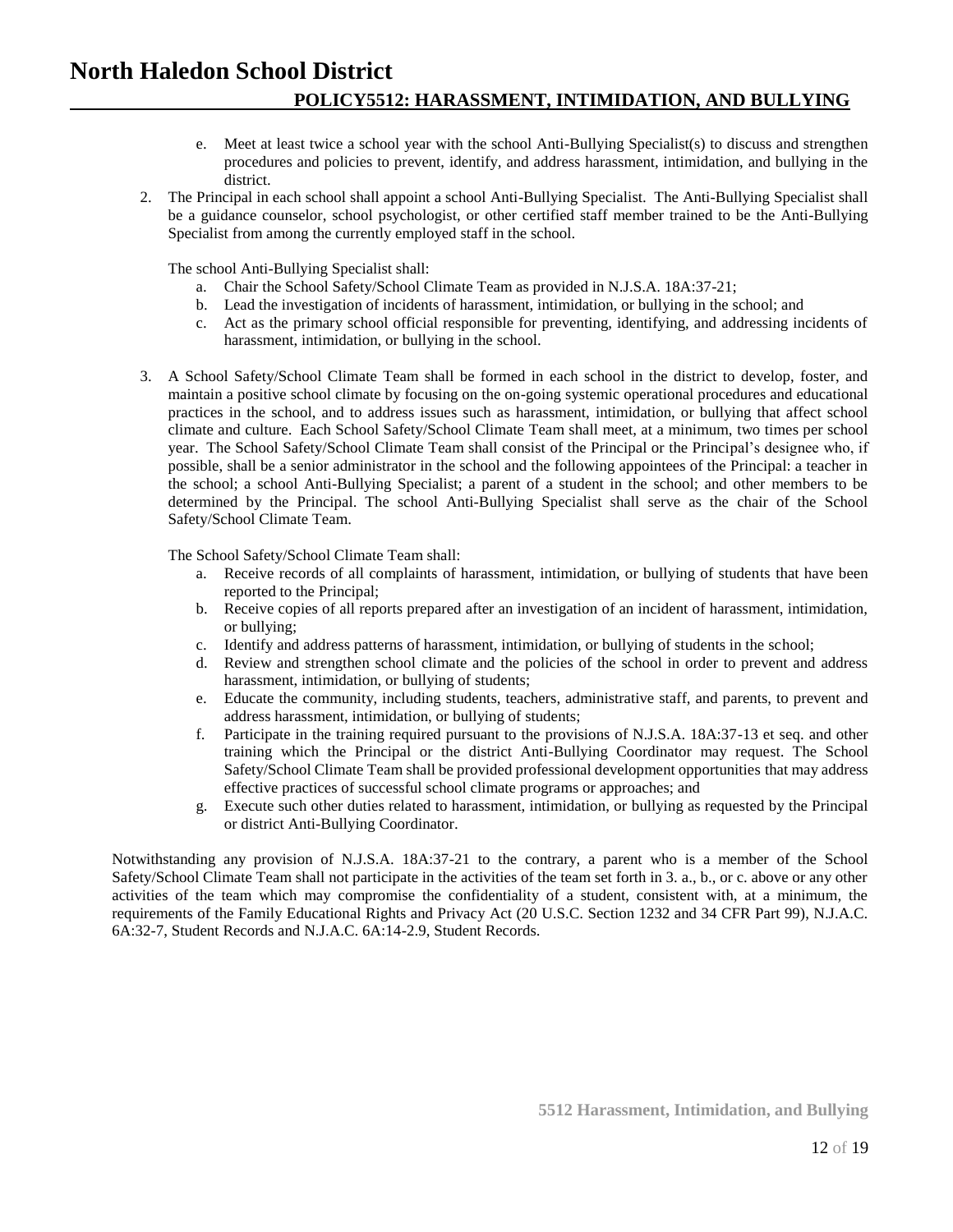## G. Harassment, Intimidation, and Bullying Investigation

The Board requires a thorough and complete investigation to be conducted for each report of violations and complaints which either identify harassment, intimidation, or bullying or describe behaviors that indicate harassment, intimidation, or bullying.

However, prior to initiating the investigation, the Principal or designee, in consultation with the Anti-Bullying Specialist, may make a preliminary determination as to whether the reported incident or complaint, assuming all facts presented are true, is a report within the scope of the definition of harassment, intimidation, and bullying under the Anti-Bullying Bill of Rights Act, N.J.S.A. 18A:37-14.

The Principal shall report to the Superintendent if a preliminary determination is made that the reported incident or complaint is a report outside the scope of the definition of harassment, intimidation, or bullying. The Superintendent may require the Principal to conduct an investigation of the incident if the Superintendent determines that an investigation is necessary because the incident is within the scope of the definition of harassment, intimidation, and bullying. The Superintendent shall notify the Principal of this determination in writing. An investigation required by the Superintendent must be completed as soon as possible, but not later than ten school days, from the date of the written notification from the Superintendent to the Principal.

The Principal shall complete the written report form developed by the New Jersey Department of Education, in accordance with N.J.S.A. 18A:37-15.b.(5), even if a preliminary determination is made that the reported incident or complaint is a report outside the scope of the definition of harassment, intimidation, or bullying pursuant to N.J.S.A. 18A:37-14. This written report form shall be kept on file at the school, but shall not be included in any student record unless the incident results in disciplinary action or is otherwise required to be contained in a student's record under State or Federal law.

The Superintendent shall provide annually to the Board of Education information on the number of times a preliminary determination was made that an incident or complaint was outside the scope of the definition of harassment, intimidation, or bullying for the purposes of the State's monitoring of the school district pursuant to N.J.S.A. 18A:17-46.

The investigation shall be initiated by the Principal or the Principal's designee within one school day of the verbal report of the incident. The investigation shall be conducted by the school Anti-Bullying Specialist in coordination with the Principal. The Principal may appoint additional personnel who are not school Anti-Bullying Specialists to assist with the investigation. Investigations or complaints concerning adult conduct shall not be investigated by a member of the same bargaining unit as the individual who is the subject of the investigation. The Superintendent or designee will appoint a staff member to complete investigations involving allegations against a staff member serving in a supervisory or administrative position.

The investigation shall be completed and the written findings submitted to the Principal as soon as possible, but not later than ten school days from the date of the written report of the incident. Should information regarding the reported incident and the investigation be received after the end of the ten-day period, the school Anti-Bullying Specialist shall amend the original report of the results of the investigation to ensure there is an accurate and current record of the facts and activities concerning the reported incident.

The Principal shall proceed in accordance with the Code of Student Conduct, as appropriate, based on the investigation findings. The Principal shall submit the report to the Superintendent within two school days of the completion of the investigation and in accordance with the Administrative Procedures Act (N.J.S.A. 52:14B-1 et seq.). As appropriate to the findings from the investigation, the Superintendent shall ensure the Code of Student Conduct has been implemented and may decide to provide intervention services, order counseling as a result of the investigation, establish training programs to reduce harassment, intimidation, or bullying and enhance school climate, impose discipline, or take or recommend other appropriate action including seeking further information, as necessary.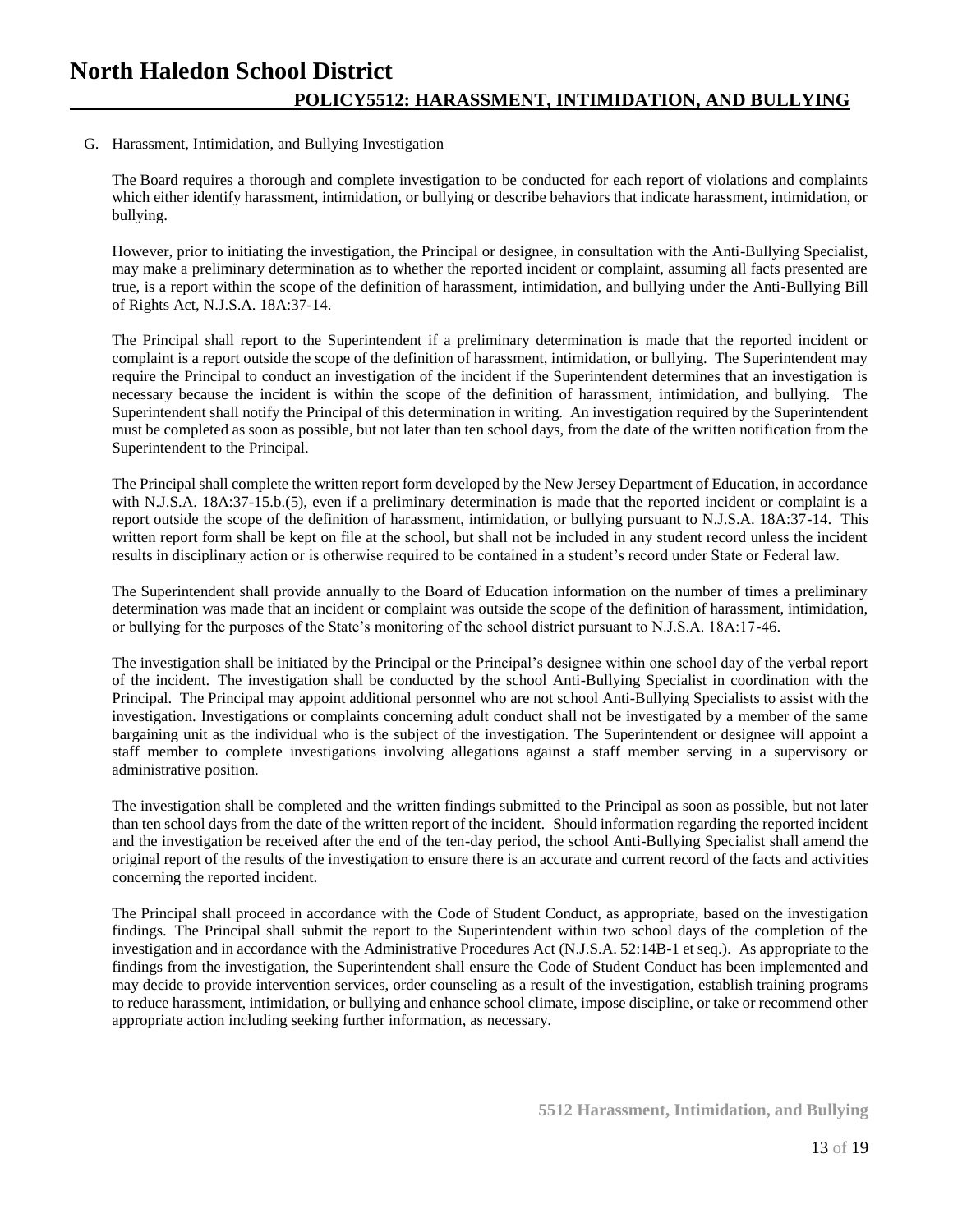The Superintendent shall report the results of each investigation to the Board of Education no later than the date of the regularly scheduled Board of Education meeting following the completion of the investigation. The Superintendent's report shall include information on any consequences imposed under the Code of Student Conduct, any services provided, training established, or other action taken or recommended by the Superintendent.

Parents of involved student offenders and targets/victims shall be provided with information about the investigation, in accordance with Federal and State law and regulation. The information to be provided to parents shall include the nature of the investigation, whether the district found evidence of harassment, intimidation, or bullying, and whether consequences were imposed or services provided to address the incident of harassment, intimidation, or bullying. This information shall be provided in writing within five school days after the results of the investigation are reported to the Board of Education.

A parent may request a hearing before the Board of Education after receiving the written information about the investigation. Any request for such a hearing shall be filed with the Board Secretary no later than sixty calendar days after the written information is provided to the parents. The hearing shall be held within ten business days of the request. The Board of Education shall conduct the hearing in executive session, pursuant to the Open Public Meetings Act (N.J.S.A. 10:4-1 et seq.), to protect the confidentiality of the students. At the hearing, the Board may hear testimony from and consider information provided by the school Anti-Bullying Specialist and others, as appropriate, regarding the incident, the findings from the investigation of the incident, recommendations for consequences or services, and any programs instituted to reduce such incidents, prior to rendering a determination. A redacted copy of the completed written report form developed by the New Jersey Department of Education that removes all student identification information shall be confidentially shared with the Board of Education after the conclusion of the investigation if a hearing with the Board of Education is requested by the parents pursuant to N.J.S.A. 18A:37-15.b.(6)(d).

At the regularly scheduled Board of Education meeting following its receipt of the Superintendent's report on the results of the investigations to the Board or following a hearing in executive session, the Board shall issue a decision, in writing, to affirm, reject, or modify the Superintendent's decision. The Board's decision may be appealed to the Commissioner of Education, in accordance with N.J.A.C. 6A:3, Controversies and Disputes, no later than ninety days after issuance of the Board of Education's decision.

A parent, student, or organization may file a complaint with the Division on Civil Rights within one hundred eighty days of the occurrence of any incident of harassment, intimidation, or bullying based on membership in a protected group as enumerated in the "Law Against Discrimination," P.L.1945, c.169 (C.10:5-1 et seq.).

## H. Range of Responses to an Incident of Harassment, Intimidation, or Bullying

The Board shall establish a range of responses to harassment, intimidation, and bullying incidents and the Principal and the Anti-Bullying Specialist shall appropriately apply these responses once an incident of harassment, intimidation, or bullying is confirmed. The Superintendent shall respond to confirmed harassment, intimidation, and bullying, according to the parameters described in this Policy. The range of ways in which school staff will respond shall include an appropriate combination of counseling, support services, intervention services, and other programs. The Board recognizes that some acts of harassment, intimidation, or bullying may be isolated incidents requiring the school officials respond appropriately to the individual(s) committing the acts. Other acts may be so serious or parts of a larger pattern of harassment, intimidation, or bullying that they require a response either at the classroom, school building, or school district level or by law enforcement officials.

For every incident of harassment, intimidation, or bullying, the school officials must respond appropriately to the individual who committed the act. The range of responses to confirmed harassment, intimidation, or bullying acts should include individual, classroom, school, or district responses, as appropriate to the findings from each incident. Examples of responses that apply to each of these categories are provided below: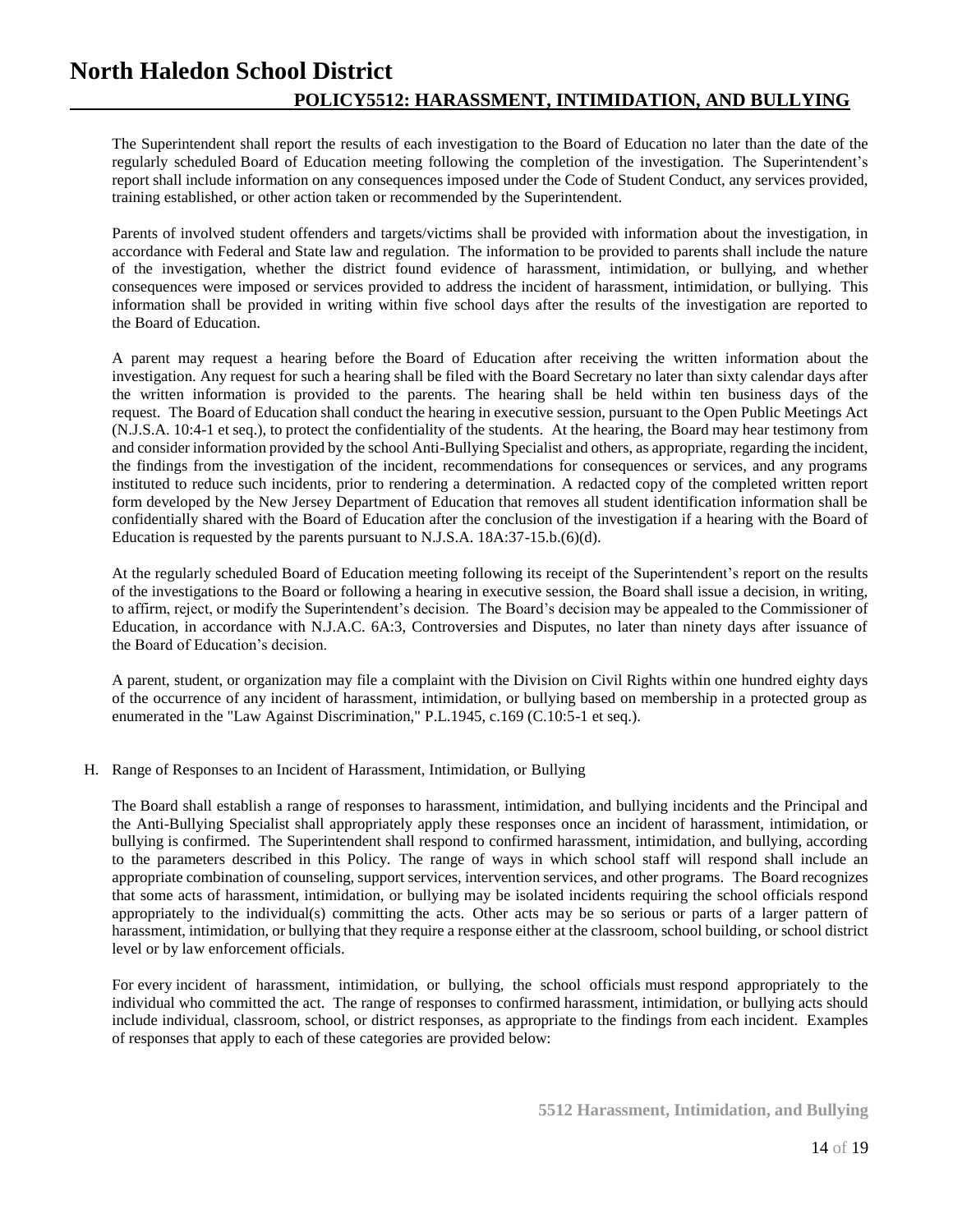- 1. Individual responses can include consistent and appropriate positive behavioral interventions (e.g., peer mentoring, short-term counseling, life skills groups) intended to remediate the problem behaviors.
- 2. Classroom responses can include class discussions about an incident of harassment, intimidation, or bullying, role plays (when implemented with sensitivity to a student's situation or involvement with harassment, intimidation, and bullying), research projects, observing and discussing audio-visual materials on these subjects, and skillbuilding lessons in courtesy, tolerance, assertiveness, and conflict management.
- 3. School responses can include theme days, learning station programs, "acts of kindness" programs or awards, use of student survey data to plan prevention and intervention programs and activities, social norms campaigns, posters, public service announcements, "natural helper" or peer leadership programs, "upstander" programs, parent programs, the dissemination of information to students and parents explaining acceptable uses of electronic and wireless communication devices, and harassment, intimidation, and bullying prevention curricula or campaigns.
- 4. District-wide responses can comprise of adoption of school-wide programs, including enhancing the school climate, involving the community in policy review and development, providing professional development coordinating with community-based organizations (e.g., mental health, health services, health facilities, law enforcement, faith-based organizations), launching harassment, intimidation, and bullying prevention campaigns.

## I. Reprisal or Retaliation Prohibited

The Board prohibits a Board member, school employee, contracted service provider who has contact with students, school volunteer, or student from engaging in reprisal, retaliation, or false accusation against a victim, witness, or one with reliable information, or any other person who has reliable information about an act of harassment, intimidation, or bullying or who reports an act of harassment, intimidation, or bullying. The consequence and appropriate remedial action for a person who engages in reprisal or retaliation shall be determined by the administrator after consideration of the nature, severity, and circumstances of the act, in accordance with case law, Federal and State statutes and regulations, and district policies and procedures. All suspected acts of reprisal or retaliation will be taken seriously and appropriate responses will be made in accordance with the totality of the circumstances.

Examples of consequences and remedial measures for students who engage in reprisal or retaliation are listed and described in the Consequences and Appropriate Remedial Actions section of this Policy.

Examples of consequences for a school employee or a contracted service provider who has contact with students who engage in reprisal or retaliation may include, but not be limited to: verbal or written reprimand, increment withholding, legal action, disciplinary action, termination, and/or bans from providing services, participating in school districtsponsored programs, or being in school buildings or on school grounds.

Remedial measures may include, but not be limited to: in or out-of-school counseling, professional development programs, and work environment modifications.

Examples of consequences for a Board member who engages in reprisal or retaliation may include, but not be limited to: reprimand, legal action, and other action authorized by statute or administrative code. Remedial measures may include, but not be limited to: counseling and professional development.

J. Consequences and Appropriate Remedial Action for False Accusation

The Board prohibits any person from falsely accusing another as a means of retaliation or as a means of harassment, intimidation, or bullying.

1. Students - Consequences and appropriate remedial action for a student found to have falsely accused another as a means of harassment, intimidation, or bullying or as a means of retaliation may range from positive behavioral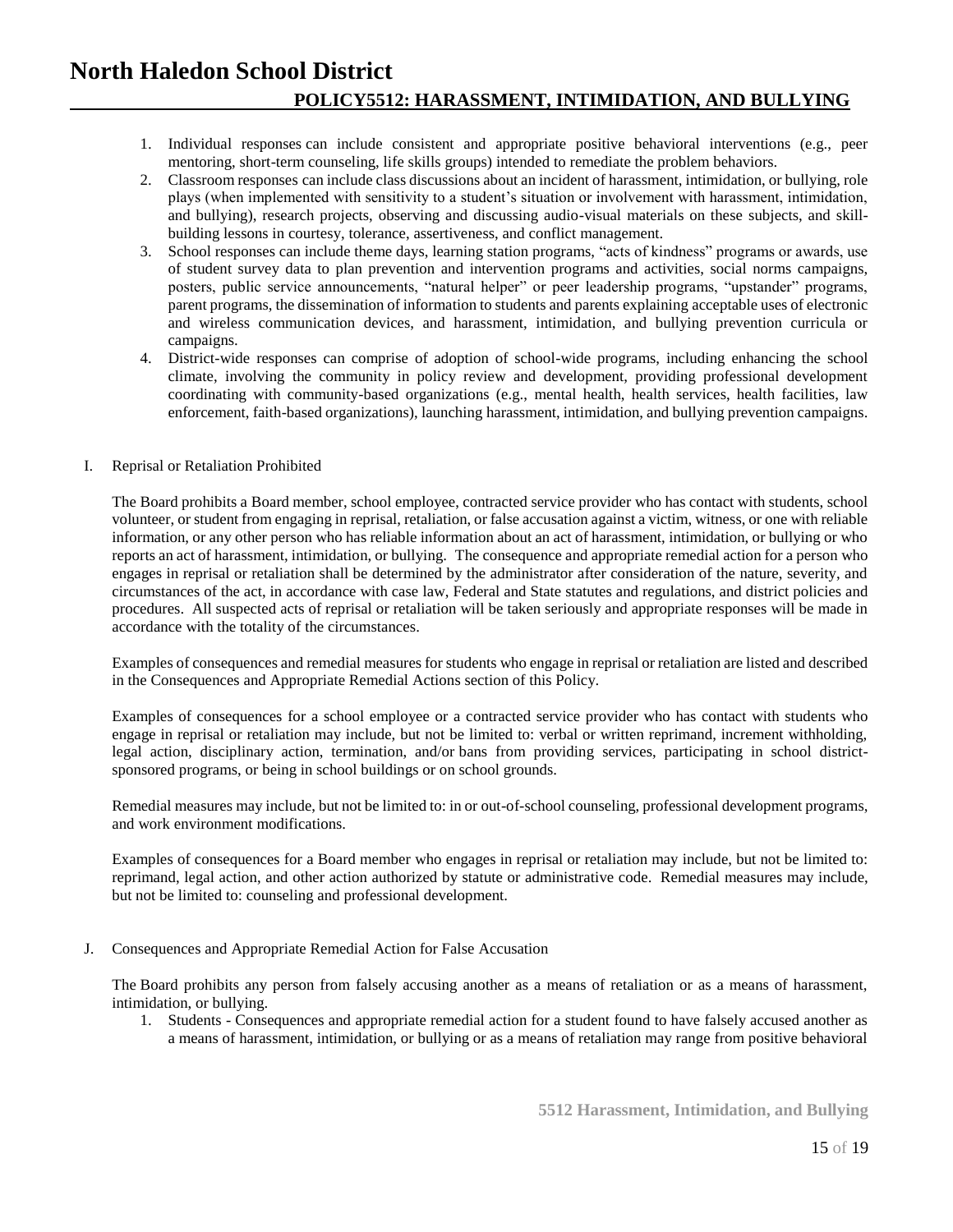interventions up to and including suspension or expulsion, as permitted under N.J.S.A. 18A:37-1 et seq., Discipline of Students and as set forth in N.J.A.C. 6A:16-7.2, Short-term Suspensions, N.J.A.C. 6A:16-7.3, Longterm Suspensions and N.J.A.C. 6A:16-7.4, Expulsions and those listed and described in the Consequences and Appropriate Remedial Actions section of this Policy.

- 2. School Employees Consequences and appropriate remedial action for a school employee or contracted service provider who has contact with students found to have falsely accused another as a means of harassment, intimidation, or bullying or as a means of retaliation could entail discipline in accordance with district policies, procedures, and agreements which may include, but not be limited to: reprimand, suspension, increment withholding, termination, and/or bans from providing services, participating in school district-sponsored programs, or being in school buildings or on school grounds. Remedial measures may include, but not be limited to: in or out-of-school counseling, professional development programs, and work environment modifications.
- 3. Visitors or Volunteers Consequences and appropriate remedial action for a visitor or volunteer found to have falsely accused another as a means of harassment, intimidation, or bullying or as a means of retaliation could be determined by the school administrator after consideration of the nature, severity, and circumstances of the act, including law enforcement reports or other legal actions, removal of buildings or grounds privileges, or prohibiting contact with students or the provision of student services. Remedial measures may include, but not be limited to: in or out-of-school counseling, professional development programs, and work environment modifications.
- K. Harassment, Intimidation, and Bullying Policy Publication and Dissemination

This Policy will be disseminated annually by the Superintendent to all school employees, contracted service providers who have contact with students, school volunteers, students, and parents who have children enrolled in a school in the district, along with a statement explaining the Policy applies to all acts of harassment, intimidation, or bullying, pursuant to N.J.S.A. 18A:37-14 that occur on school property, at school-sponsored functions, or on a school bus and, as appropriate, acts that occur off school grounds.

The Superintendent shall ensure that notice of this Policy appears in the student handbook and all other publications of the school district that set forth the comprehensive rules, procedures, and standards for schools within the school district.

The Superintendent or designee shall post a link to the district's Harassment, Intimidation, and Bullying Policy that is prominently displayed on the homepage of the school district's website. The district will notify students and parents this Harassment, Intimidation, and Bullying Policy is available on the school district's website.

The Superintendent shall post the name, school phone number, school address, and school email address of the district Anti-Bullying Coordinator on the home page of the school district's website. Each Principal shall post the name, school phone number, address, and school email address of both the Anti-Bullying Specialist and the district Anti-Bullying Coordinator on the home page of each school's website. The Superintendent or designee shall post the contact information for the New Jersey School Climate State Coordinator on the school district's and on each school's website in the same location as this Policy is posted.

The Superintendent or designee shall post on the school district's and each school's website the current version of "Guidance for Parents on the Anti-Bullying Bill of Rights Act" developed by the New Jersey Department of Education.

## L. Harassment, Intimidation, and Bullying Training and Prevention Programs

The Superintendent and Principal(s) shall provide training on the school district's Harassment, Intimidation, and Bullying Policy to current and new school employees; including administrators, instructors, student support services, administrative/office support, transportation, food service, facilities/maintenance; contracted service providers; and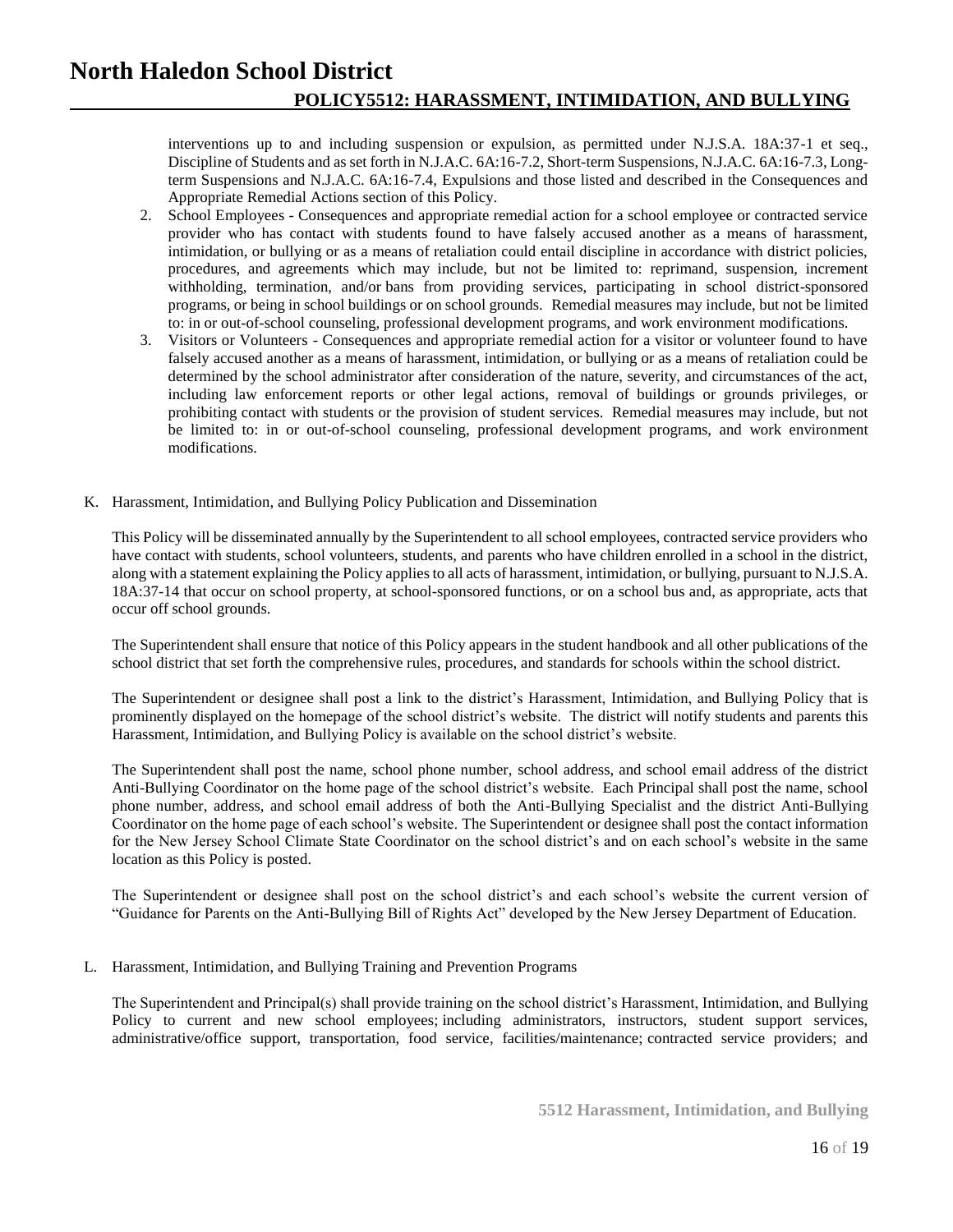volunteers who have significant contact with students; and persons contracted by the district to provide services to students. The training shall include instruction on preventing bullying on the basis of the protected categories enumerated in N.J.S.A. 18A:37-14 and other distinguishing characteristics that may incite incidents of discrimination, harassment, intimidation, or bullying.

Each public school teacher and educational services professional shall be required to complete at least two hours of instruction in harassment, intimidation, and bullying prevention within each five year professional development period as part of the professional development requirement pursuant to N.J.S.A. 18:37-22.d. The required two hours of suicide prevention instruction shall include information on the risk of suicide and incidents of harassment, intimidation, or bullying and information on reducing the risk of suicide in students who are members of communities identified as having members at high risk of suicide.

Each newly elected or appointed Board member must complete, during the first year of the member's first term, a training program on harassment, intimidation, and bullying in accordance with the provisions of N.J.S.A. 18A:12-33.

The school district shall provide time during the usual school schedule for the Anti-Bullying Coordinator and each school Anti-Bullying Specialist to participate in harassment, intimidation, and bullying training programs.

A school leader shall complete school leader training that shall include information on the prevention of harassment, intimidation, and bullying as required in N.J.S.A. 18A:26-8.2.

The school district shall annually observe a "Week of Respect" beginning with the first Monday in October. In order to recognize the importance of character education, the school district will observe the week by providing age-appropriate instruction focusing on the prevention of harassment, intimidation, and bullying as defined in N.J.S.A. 18A:37- 14. Throughout the school year the district will provide ongoing age-appropriate instruction on preventing harassment, intimidation, or bullying, in accordance with the Core Curriculum Content Standards, pursuant to N.J.S.A. 18A:37-29.

The school district and each school in the district will annually establish, implement, document, and assess harassment, intimidation, and bullying prevention programs or approaches, and other initiatives in consultation with school staff, students, administrators, volunteers, parents, law enforcement, and community members. The programs or approaches and other initiatives shall be designed to create school-wide conditions to prevent and address harassment, intimidation, and bullying in accordance with the provisions of N.J.S.A. 18A:37-17.

M. Harassment, Intimidation, and Bullying Policy Reevaluation, Reassessment and Review

The Superintendent shall develop and implement a process for annually discussing the school district's Harassment, Intimidation, and Bullying Policy with students.

The Superintendent, Principal(s), and the Anti-Bullying Coordinator, with input from the schools' Anti-Bullying Specialists, shall annually conduct a reevaluation, reassessment, and review of the Harassment, Intimidation, and Bullying Policy, and any report(s) and/or finding(s) of the School Safety/School Climate Team(s). The Superintendent shall recommend to the Board necessary revisions and additions to the Policy consistent with N.J.S.A. 18A:37-15.c., as well as to harassment, intimidation, and bullying prevention programs and approaches based on the findings from the evaluation, reassessment, and review.

N. Reports to Board of Education and New Jersey Department of Education

The Superintendent shall report two times each school year, between September 1 and January 1 and between January 1 and June 30 at a public hearing all acts of violence, vandalism, and harassment, intimidation, and bullying which occurred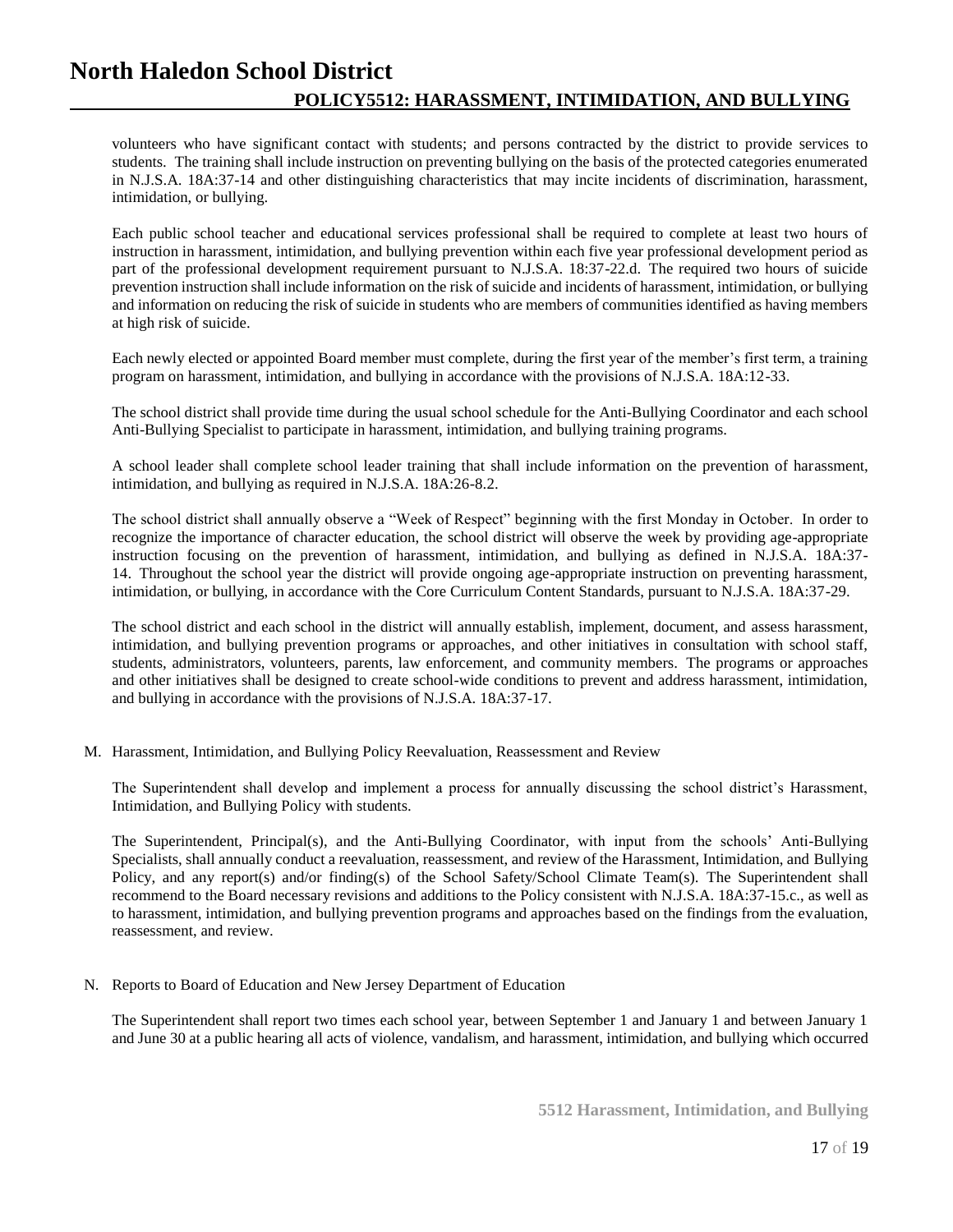during the previous reporting period in accordance with the provisions of N.J.S.A. 18A:17-46. The information shall also be reported to the New Jersey Department of Education in accordance with N.J.S.A. 18A:17-46.

O. School and District Grading Requirements

Each school and each district shall receive a grade for the purpose of assessing their efforts to implement policies and programs consistent with the provisions of N.J.S.A. 18:37-13 et seq. The grade received by a school and the district shall be posted on the homepage of the school's website and the district's website in accordance with the provisions of N.J.S.A. 18A:17-46. A link to the report that was submitted by the Superintendent to the Department of Education shall also be available on the school district's website. This information shall be posted on the websites within ten days of receipt of the grade for each school and the district.

## P. Reports to Law Enforcement

The Superintendent or designee and the Principal shall consult law enforcement, as appropriate, pursuant to the provisions of the Uniform State Memorandum of Agreement Between Education and Law Enforcement Officials, if the student's behavior may constitute a possible violation of the New Jersey Code of Criminal Justice.

Some acts of harassment, intimidation, and bullying may be bias-related acts and school officials must report to law enforcement officials any bias related acts, in accordance with N.J.A.C. 6A:16-6.3.(e), and pursuant to the provisions of the Memorandum of Agreement Between Education and Law Enforcement Officials.

Q. Collective Bargaining Agreements and Individual Contracts

Nothing in N.J.S.A. 18A:37-13.1 et seq. may be construed as affecting the provisions of any collective bargaining agreement or individual contract of employment in effect on the Anti-Bullying Bill of Rights Act's effective date (January 5, 2011). N.J.S.A. 18A:37-30.

The Board of Education prohibits the employment of or contracting for school staff positions with individuals whose criminal history record check reveals a record of conviction for a crime of bias intimidation or conspiracy to commit or attempt to commit a crime of bias intimidation.

## R. Students with Disabilities

Nothing contained in N.J.S.A. 18A:37-13.1 et seq. may alter or reduce the rights of a student with a disability with regard to disciplinary actions or to general or special education services and supports. N.J.S.A. 18A:37-32.

S. Approved Private Schools for Students with Disabilities (APSSD)

In accordance with the provisions of N.J.A.C. 6A:16-7.7(a).2.ix.(2), the Board of Education shall investigate a complaint or report of harassment, intimidation, or bullying, pursuant to N.J.A.C. 6A:16-7.7(a).2.ix. and Section G. of this Policy, occurring on Board of Education school buses, at Board of Education school-sponsored functions, and off school grounds involving a student who attends an APSSD. The investigation shall be conducted by a Board of Education Anti-Bullying Specialist, in consultation with the APSSD.